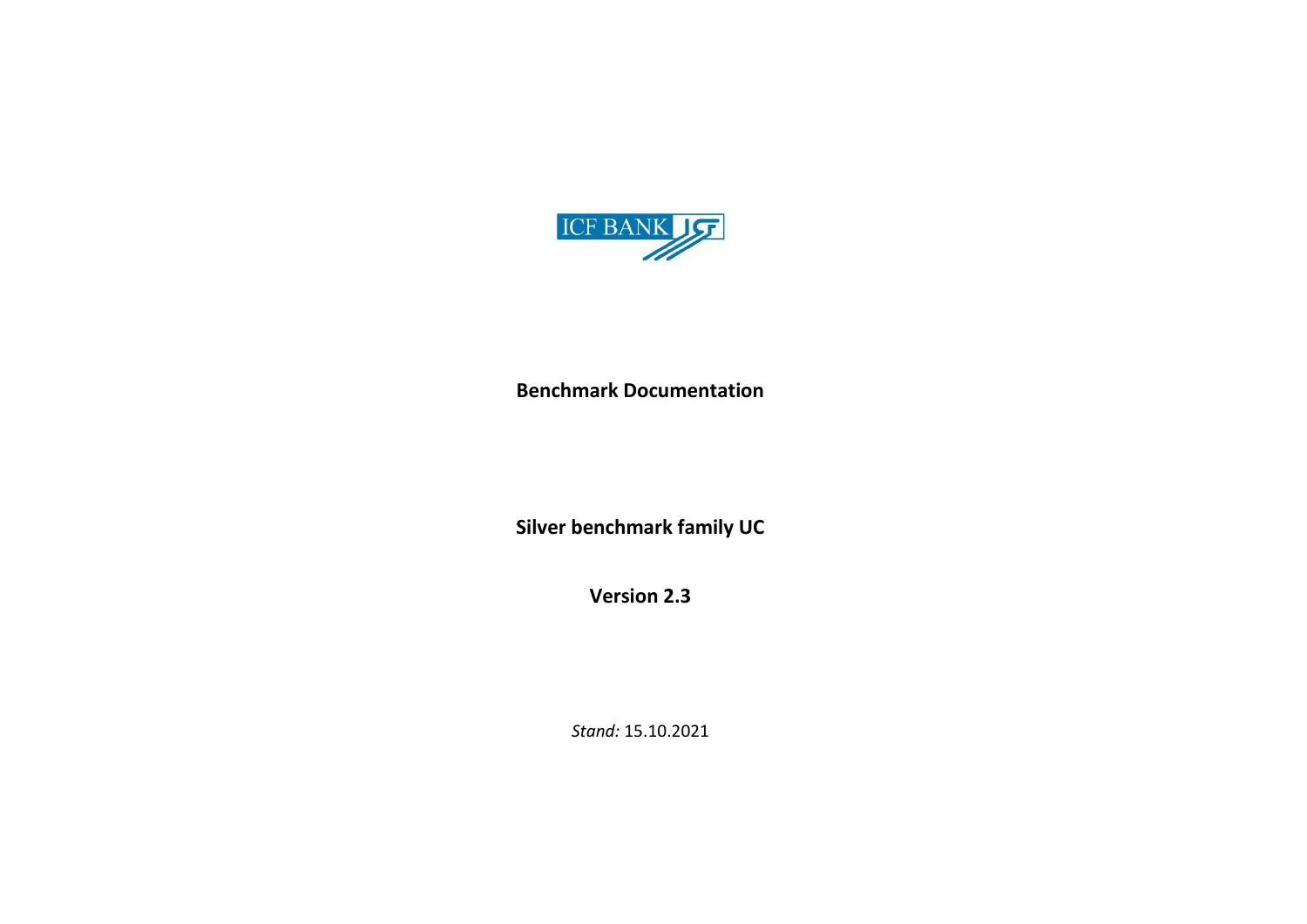# Content

| В.   |       |  |
|------|-------|--|
| Ι.   |       |  |
| П.   |       |  |
| III. |       |  |
| IV.  |       |  |
| V.   |       |  |
|      |       |  |
| Ι.   |       |  |
| 11.  |       |  |
| Ш.   |       |  |
| IV.  |       |  |
| V.   |       |  |
|      | VI.   |  |
|      | VII.  |  |
|      | VIII. |  |
| D.   |       |  |
|      |       |  |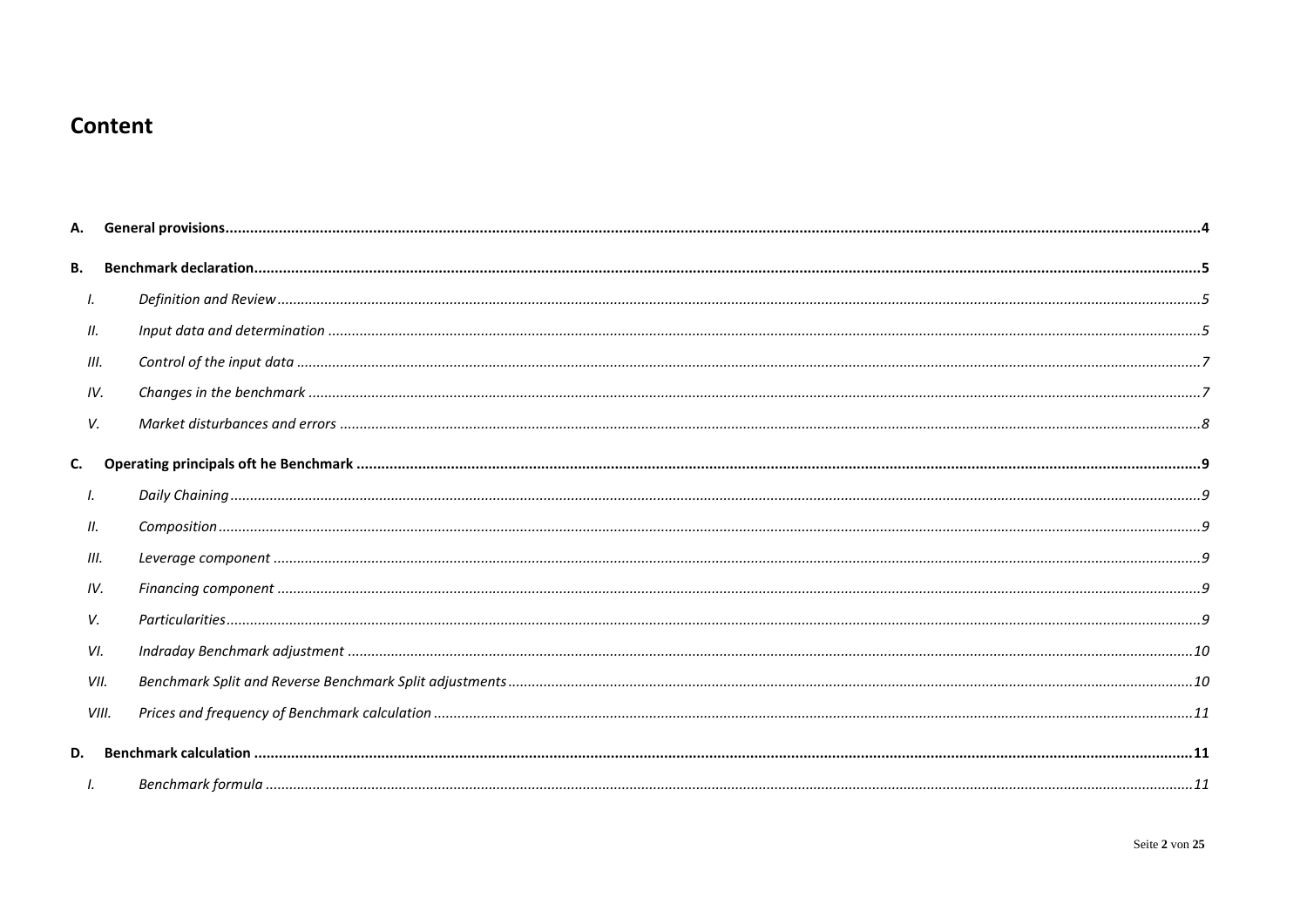| Н.   |                                                                                                                                                                                                                                                                                                                                                                                                                                                                                                              |  |
|------|--------------------------------------------------------------------------------------------------------------------------------------------------------------------------------------------------------------------------------------------------------------------------------------------------------------------------------------------------------------------------------------------------------------------------------------------------------------------------------------------------------------|--|
| III. |                                                                                                                                                                                                                                                                                                                                                                                                                                                                                                              |  |
| IV.  |                                                                                                                                                                                                                                                                                                                                                                                                                                                                                                              |  |
| v.   | $\begin{minipage}[c]{0.9\linewidth} \textit{Rounding} \end{minipage}[150] \begin{minipage}[c]{0.9\linewidth} \textit{Rounding} \end{minipage}[150] \begin{minipage}[c]{0.9\linewidth} \textit{Rounding} \end{minipage}[150] \begin{minipage}[c]{0.9\linewidth} \textit{Rounding} \end{minipage}[150] \begin{minipage}[c]{0.9\linewidth} \textit{Rounding} \end{minipage}[150] \begin{minipage}[c]{0.9\linewidth} \textit{Rounding} \end{minipage}[150] \begin{minipage}[c]{0.9\linewidth} \textit{Rounding}$ |  |
| VI.  |                                                                                                                                                                                                                                                                                                                                                                                                                                                                                                              |  |
|      |                                                                                                                                                                                                                                                                                                                                                                                                                                                                                                              |  |
|      |                                                                                                                                                                                                                                                                                                                                                                                                                                                                                                              |  |
| I.   |                                                                                                                                                                                                                                                                                                                                                                                                                                                                                                              |  |
| Н.   |                                                                                                                                                                                                                                                                                                                                                                                                                                                                                                              |  |
| III. |                                                                                                                                                                                                                                                                                                                                                                                                                                                                                                              |  |
| IV.  |                                                                                                                                                                                                                                                                                                                                                                                                                                                                                                              |  |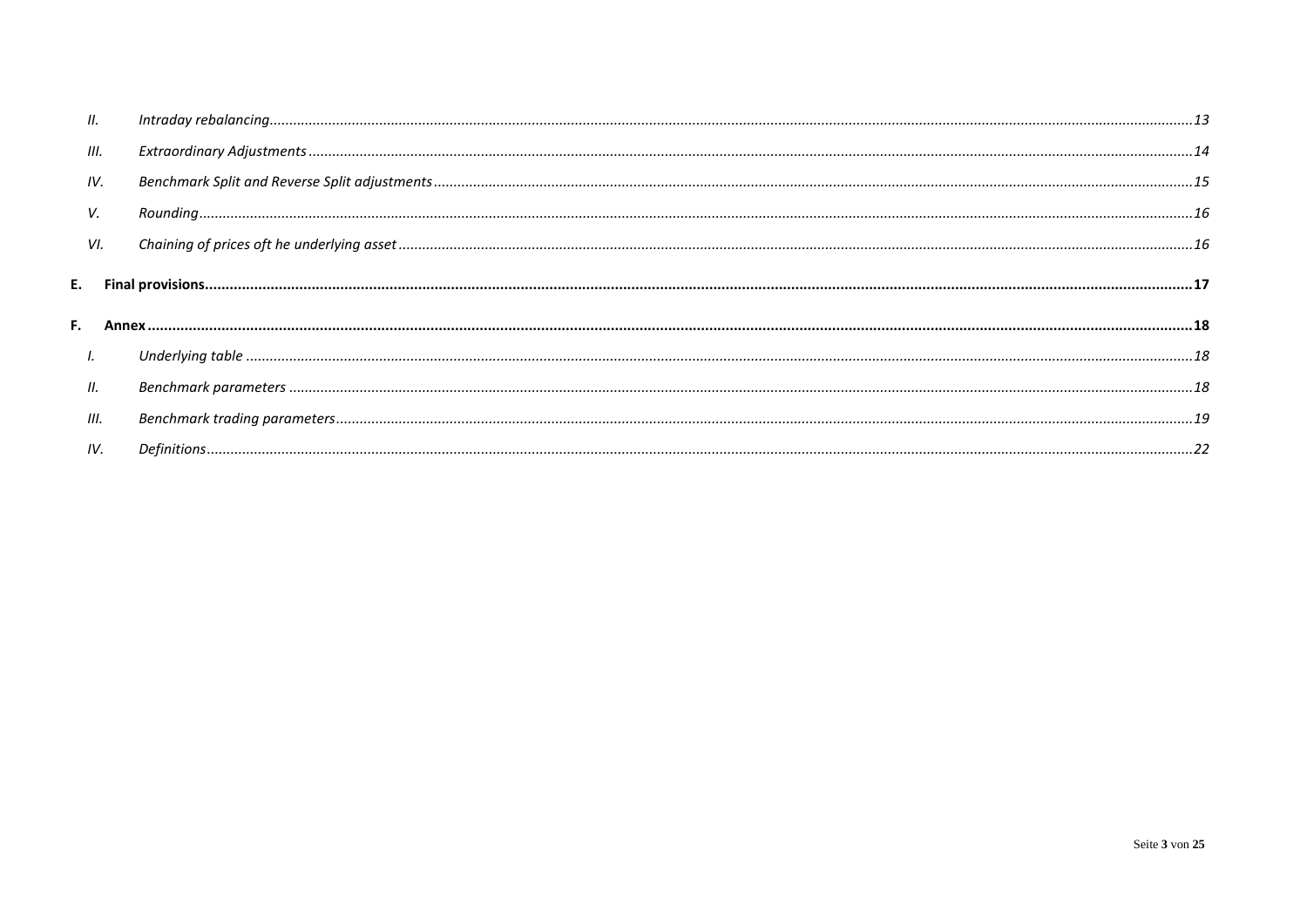## <span id="page-3-0"></span>**A. General provisions**

ICF BANK AG is registered with ESMA (European Securities and Markets Authority) as a benchmark administrator pursuant to Art. 34 of the EU Benchmark Regulation (Regulation (EU) 2006/1011, BM-VO). ICF BANK AG is solely responsible for providing the benchmark. Customers (e.g. certificate issuers) and their employees are in no case involved in the procedures for providing the benchmark.

In addition to mandatory regulatory disclosures pursuant to Art. 27 and 28 BM-VO (so-called benchmark declaration, see B.), this document contains further information regarding the calculation methodology and functioning of the benchmark (see C. and D.).

The first publication of the Silver Benchmark Family UC (hereinafter referred to as "Benchmark") was made on 13th July 2018 (see Section F.III for the initial values at first publication). The benchmark is calculated in points. One point corresponds to one unit of the benchmark currency. On each calculation day, ICF BANK publishes the current calculation status and possible changes in the composition of the benchmark on its website.

For publication purposes, ICF BANK AG has formed a benchmark family in accordance with Art. 3 para. 1 no. 4 BM-VO for the underlying Silver. In accordance with the statutory provisions, several benchmarks from input data of the same type that reflect a similar market or similar economic reality are combined in this family. The combined benchmark differ with regard to the leverage factor and the short or long position (see Appendix F.II).

The benchmark is a factor benchmark. A factor benchmark represents the daily percentage change in the price of an underlying asset (e.g. stock, index, commodity, future) relative to its last chained price by a constant factor. The amount of the factor defines in which direction (same or inverse) and with which leverage the benchmark reflects the daily price change of the underlying asset.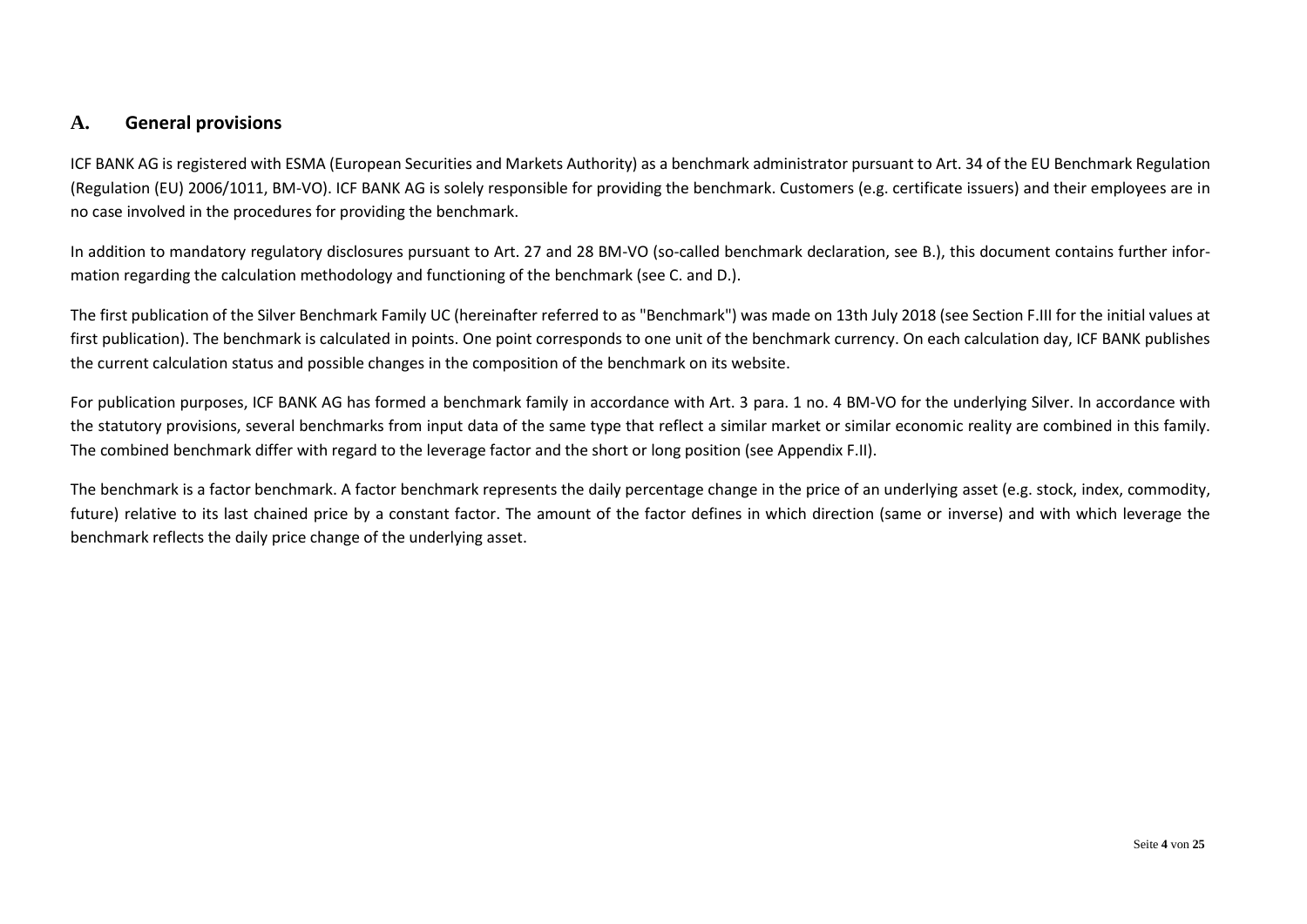## <span id="page-4-0"></span>**B. Benchmark declaration**

In accordance with Art. 27 and 28 BM-VO, ICF BANK AG has established the following methodology to ensure the reliability and integrity of the benchmark. A definition of all key terms relevant to the benchmark is attached to this document (Section F. IV.).

## <span id="page-4-1"></span>**I. Definition and Review**

This benchmark methodology was determined by the Customized Indices business unit's *Benchmark Committee*, which is responsible for each category of benchmark. In accordance with this methodology, ICF BANK AG has no discretionary or judgmental powers with regard to the determination of the benchmark.

This Benchmark measures as a market or economic reality only the performance of the parameters described in this Benchmark Documentation. If ICF BANK AG has indications that the price oft he underlying asset is losing reliability, it will work towards a change in the benchmark methodology of this benchmark or discontinue the provision of this benchmark.

ICF BANK AG reviews this benchmark documentation each time the composition or calculation methodology of the benchmark changes and at least every two years.

#### <span id="page-4-2"></span>**II. Input data and determination**

For the calculation of the benchmark, ICF BANK AG uses input data which it obtains via its subsidiary ICF Systems AG from the data provider Bloomberg Index Services Ltd, 1 Churchill Place, London, E14 5HP ("BIS"), a subsidiary of Bloomberg L.P., New York, USA. This data is generally based on actual transaction data. Estimated prices and quotations are not used. There is no scope for discretion or judgement with regard to the determination of input data. Expert judgements are not the basis of this benchmark.

As an administrator, BIS provides benchmark for foreign exchange and precious metals under the brand name "Bloomberg BFIX". Within the BFIX product family, BIS determines price data for the underlyings XAU (fine ounce of gold, i.e. 31.1034768 grams), XAG (fine ounce of silver), XPD (fine ounce of palladium) and XPT (fine ounce of platinum), which are based on its own calculation methodology (https://data.bloomberglp.com/notices/sites/3/2016/04/bfix methodology.pdf) ("BFIX methodology"). BIS uses the Bloomberg Generic Price ("BGN") and Bloomberg Generic Price Executable ("BGNE") price algorithms as input data for the BFIX methodology. These combine data from different data sources and market participants, whereby executed prices are preferred to executable and indicative prices, and always contain bid and ask prices (bid/ask). As shown by the BFIX methodology, BIS does not use input data from contributors.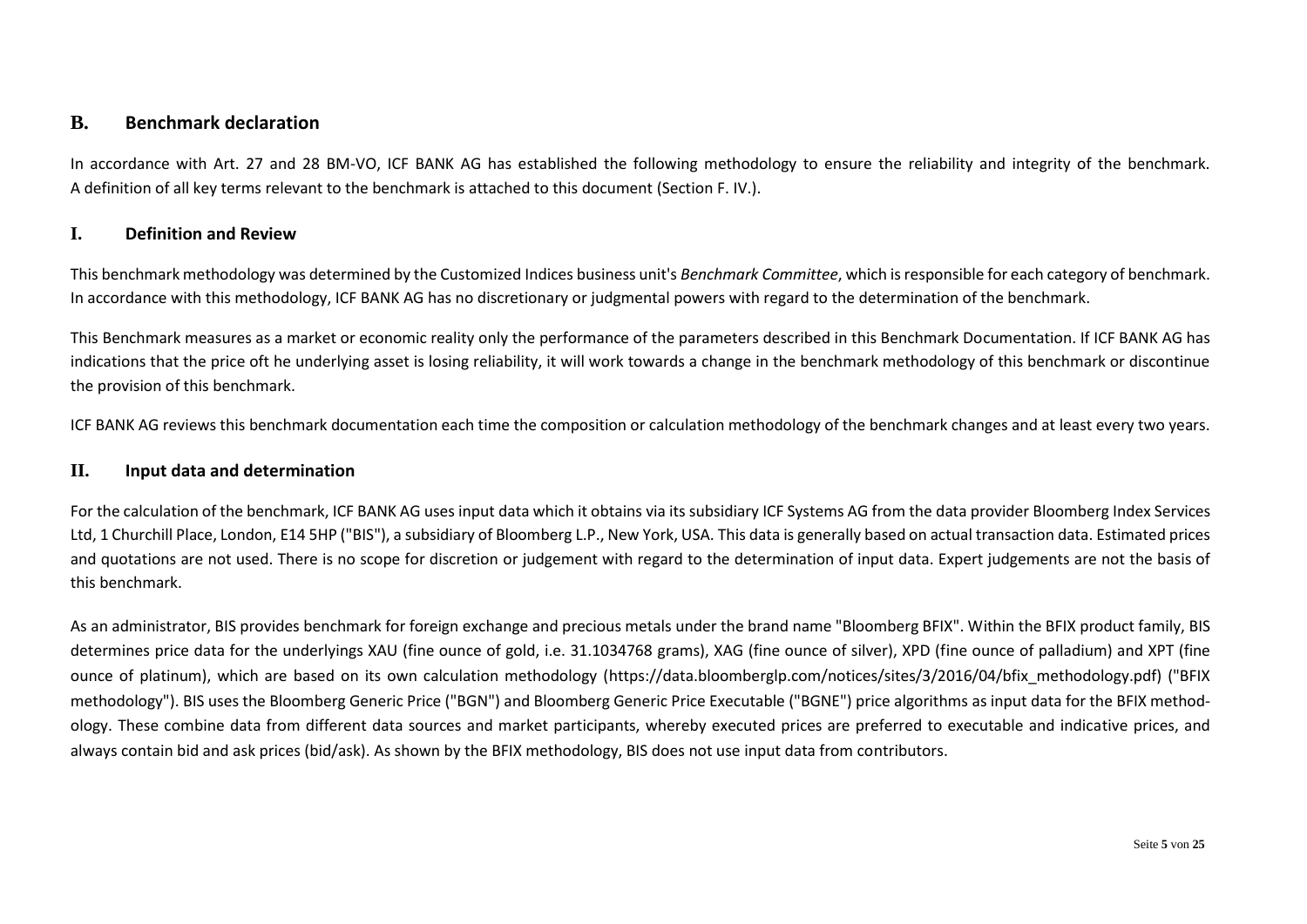The algorithms used by BIS are designed to calculate a time-weighted average price (TWAP) of the BGN or BGNE data to produce a manipulation-resistant benchmark. The TWAP for precious metal prices is determined within a period of ten minutes before and six seconds after the respective fixing time. The data provided within the BFIX product family are reference values provided by BIS because they are always based on several different data sources and BIS collects and processes input data.

This data is generally based on actual transaction data, but may also include estimated prices and quotes. ICF BANK AG has no discretion or judgement in determining the input data. The benchmarks of this family of benchmarks are benchmarks from non-regulated data.

ICF BANK AG uses the BFIX input data provided by BIS as basis benchmarks for precious metal benchmarks provided by it. The underlying asset is therefore not a commodity or commodity transaction on precious metal spot markets, but another benchmark whose provision is subject to regulatory requirements. Accordingly, special requirements for so-called commodity benchmarks (Art. 3 para. 1 no. 23 in conjunction with Art. 19 and Annex II BM-VO) do not apply to precious metal benchmarks provided by ICF BANK AG.

ICF BANK AG publishes general guidelines on input data on its website [\(www.icf-bank.de\)](http://www.icf-bank.de/) which contain a description of the data sources and their regulatory classification.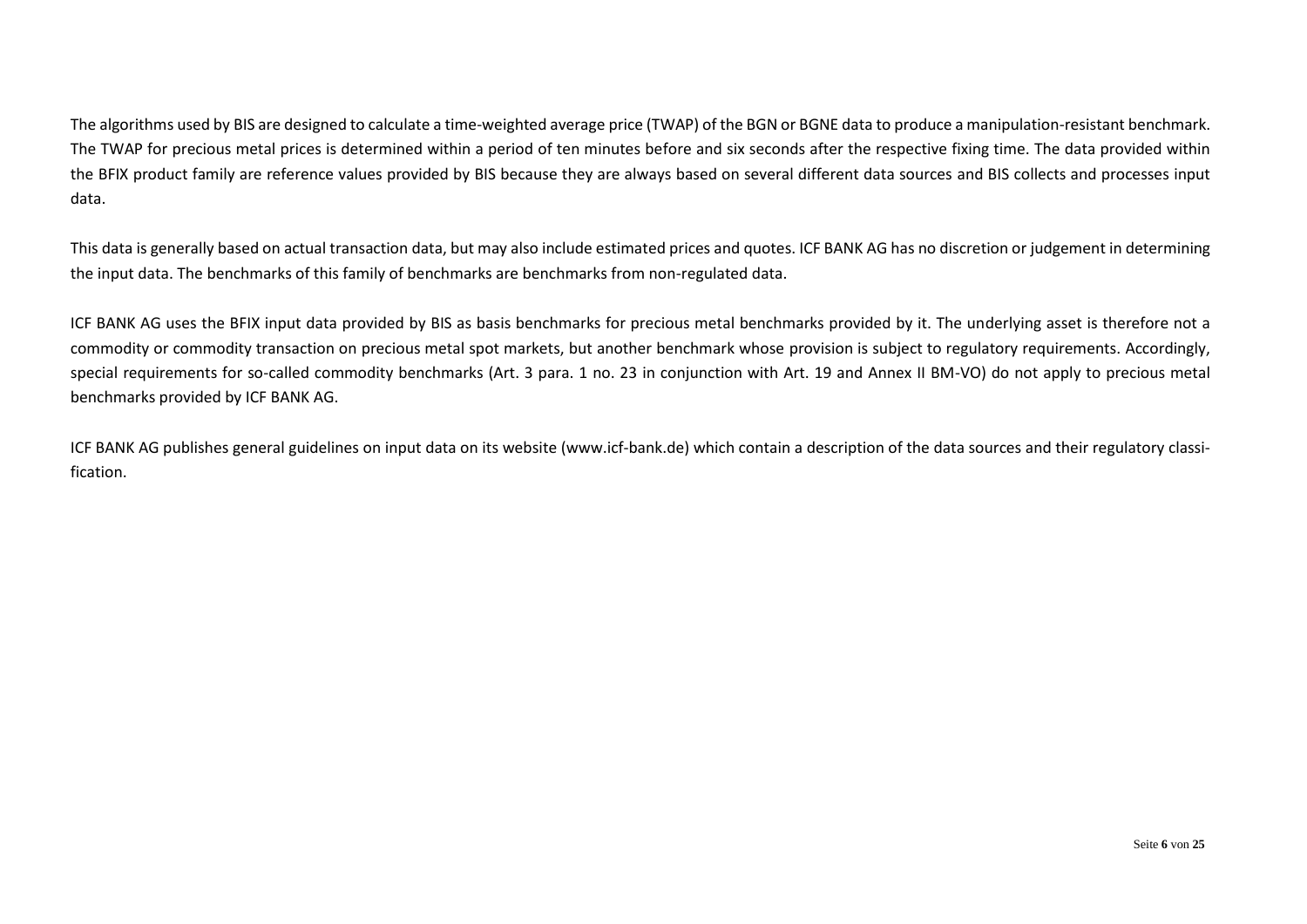## <span id="page-6-0"></span>**III. Control of the input data**

Before the benchmark is provided, the integrity and accuracy of the data sources used shall be thoroughly verified. All input data is subject to price data control by ICF BANK AG's *Customized Indices in-house monitoring and validation system*, which monitors the reliability of the input data. For this purpose, control software checks the existence of a price data stream for each financial instrument or underlying instrument underlying the benchmark ("heartbeat").

If there is no change in this value over an appropriate period of time individually defined for the benchmark, an additional manual check of the input data takes place. If, despite liquid trading in the financial instrument or underlying in question, the price data stream is interrupted for a considerable period and ICF BANK AG cannot obtain price data for the financial instrument or underlying in a timely manner from other price data providers, it will temporarily cease providing the benchmark.

## <span id="page-6-1"></span>**IV. Changes in the benchmark**

Market developments over which ICF BANK AG has no control may require a change in the methodology of the benchmark. This is particularly the case if the trading of a financial instrument or underlying instrument underlying the benchmark is discontinued as a result of a permanent delisting or if the market liquidity of the financial instrument or underlying instrument in question is significantly reduced (substantial change).

Any substantial change in the benchmark is based on a resolution of the Benchmark Committee. ICF BANK AG electronically records the cause and circumstances of any change. It informs the licensee(s) of the change and updates this benchmark documentation.

Factors - including external factors beyond the control of ICF BANK AG - could require a change in the methodology of the benchmark or its setting. ICF BANK AG advises users that changes to the Benchmark or its setting may affect the financial contracts and the financial instruments for which the Benchmark serves as a reference.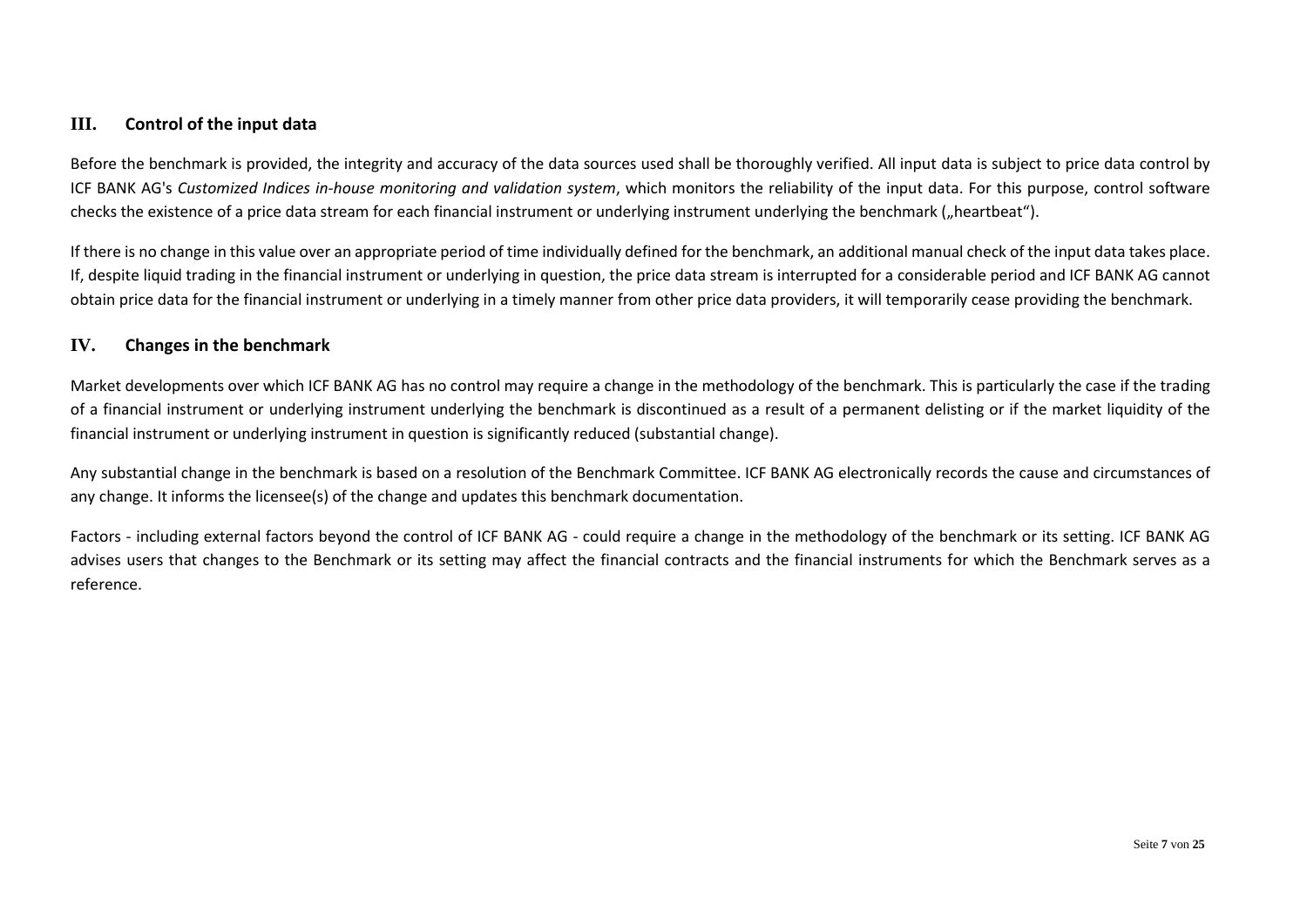### <span id="page-7-0"></span>**V. Market disturbances and errors**

The benchmark shall be provided where the quantity and quality of the input data allow the benchmark to be determined accurately and reliably.

In the case of fully and directly contributed data from a trading venue relating to financial instruments, this is the case if the input data is based on liquid trading in the underlying financial instruments (active market). For these purposes, an active market exists if, taking into account the size and normal liquidity of the market, price formation in the financial instruments is not uninterrupted for a significant period of time and the current trading volume is not significantly lower than the average trading volume in the financial instrument concerned.

If trading in a financial instrument does not meet these requirements and if the financial instrument has a particular weight in the benchmark (market disruption), ICF BANK AG may suspend the provision of the benchmark for the duration of the market disruption at its reasonable discretion. In this case, ICF BANK AG informs the affected clients about the circumstance and the underlying considerations.

If the input data of a financial instrument are not based on an active market for a significant period of time or if they are otherwise inaccurate or unreliable (stress phase), ICF BANK AG will, in agreement with the clients concerned, change the composition of the benchmark on the basis of a decision of the respective Benchmark Committee to be made on the basis of a reasonable assessment.

Should ICF BANK AG determine that errors have occurred despite careful monitoring and review of the input data and compliance with the principles for determining the benchmark established in accordance with this methodology, the relevant Benchmark Committee will, after careful examination of the facts and possible consequences of the error for clients, decide at its reasonable discretion whether a new determination of the benchmark is necessary.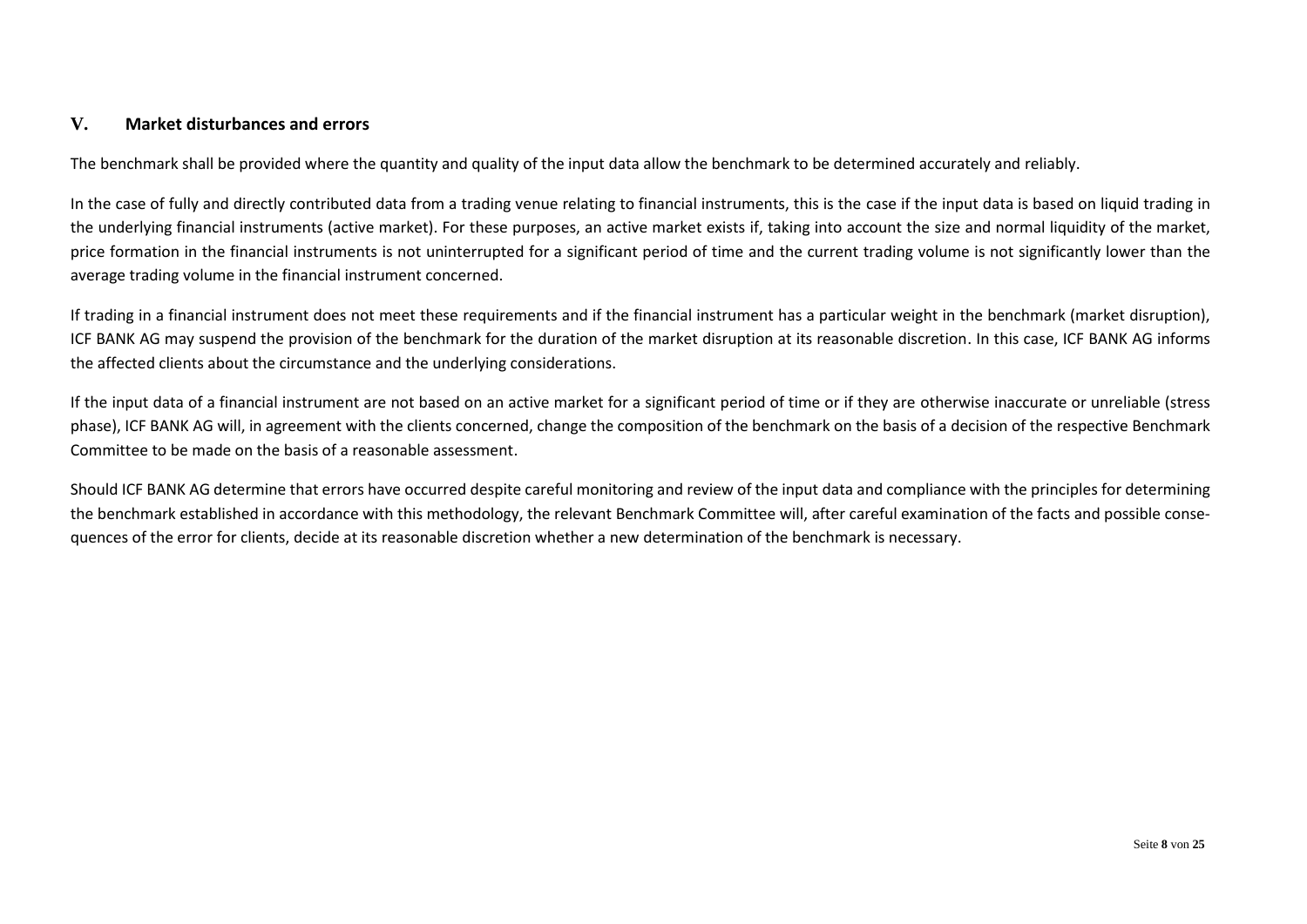## <span id="page-8-0"></span>**C. Operating principals oft he Benchmark**

#### <span id="page-8-1"></span>**I. Daily Chaining**

The value of the benchmark is calculated as the daily change in the underlying, taking into account the corresponding leverage. The benchmark is calculated on the basis of the change in the underlying relative to the last price used for the calculation (the so-called chaining price, see Annex F.III). Each time the chaining price is determined at the corresponding time, a new reference price is determined, which in turn forms the basis for the percentage performance of the following day. This daily adjustment of the benchmark is automatic and is referred to as chaining.

#### <span id="page-8-2"></span>**II. Composition**

The benchmark is composed of the following components: the leverage component and the financing component.

#### <span id="page-8-3"></span>**III. Leverage component**

The lever component causes a price change of the underlying value between two successive concatenations to be replicated with a constant lever ("factor"). For example, the leverage component of a long (short) benchmark rises (falls) by exactly 4 % with a factor of 4 if the underlying asset rises by 1 % on one day.

#### <span id="page-8-4"></span>**IV. Financing component**

The financing component reduces the value of the benchmark. It contains the costs of borrowing at a financing interest rate, increased by the calculation fee of the benchmark administrator, and is presented in Section F.II..

#### <span id="page-8-5"></span>**V. Particularities**

For a period of more than one day, the particular feature is that the yields of the underlying cannot simply be multiplied by the selected factor, as the performance of the benchmark depends on each individual daily performance of the underlying. If one compares the performance of a benchmark with the performance of the underlying over a period of more than one day, the observed price movements will differ both when the price of the underlying rises or falls steadily and when the price of the underlying fluctuates.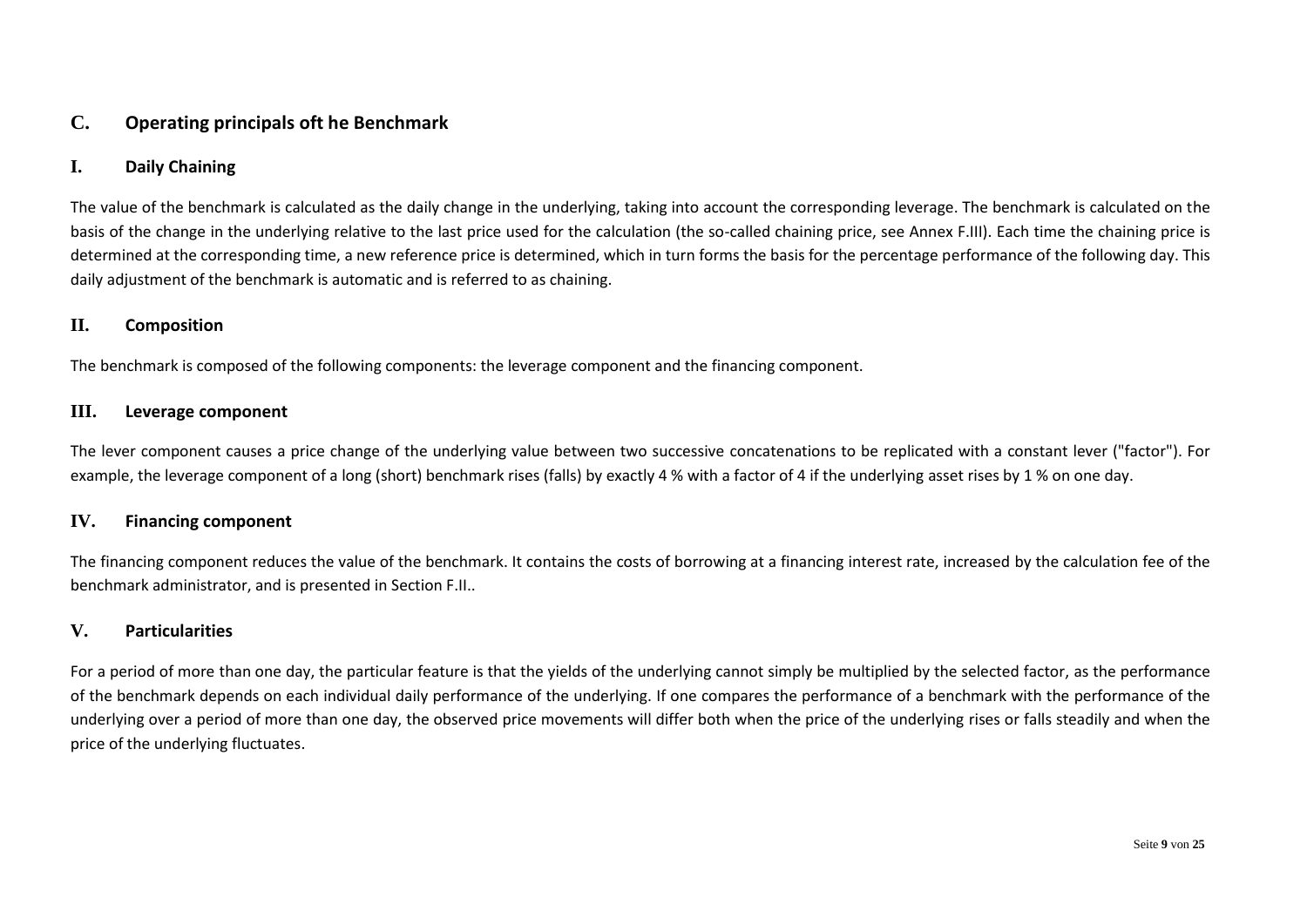#### <span id="page-9-0"></span>**VI. Indraday Benchmark adjustment**

Due to the calculation formula, in particular the leverage component, it is possible that a benchmark can run to "zero" or even negative during the day and the investor would thus suffer a total loss. In order to counteract a total loss, benchmarks are equipped with a threshold value (P), which is touched by the underlying asset and an intraday benchmark adjustment is made. The prices used for the adjustment are those which arrive last at time t.

The threshold value (P) is defined as the percentage change of the underlying asset underlying the benchmark relative to its last chaining price. In the case of long benchmark, the benchmark is adjusted during the day if it falls below the threshold. In the case of short benchmark, the benchmark is adjusted during the day if this threshold is exceeded.

The corresponding thresholds values of each benchmark are shown in Section F.II.

A new day is simulated for an intraday adjustment. This has the advantage that if the underlying price changes above the threshold value, the negative daily return for the benchmark is softened. Nevertheless, under certain circumstances a loss may occur during the day which economically corresponds to a total loss.

The intraday benchmark adjustment described here is carried out between 08:00 and 22:00 (CET). No benchmark adjustment takes place outside this time.

In case of an intraday Benchmark adjustment, the financial component is set to zero, otherwise it would be included twice for that day.

#### <span id="page-9-1"></span>**VII. Benchmark Split and Reverse Benchmark Split adjustments**

If the Benchmark reaches a determined starting value of more than the defined Split Level (see section F.III), a Split is performed. If the Benchmark falls to a determined starting value of less the defined Reverse Split Level (see section F.III), a Reverse Split is performed.

Both Splits are carried out with a 10-day trading delay. This also happens if the Benchmark in the meantime again records less than the Split Level (Split) or more than the Reverse Split Level (Reverse Split).

The calculation methode for splits and reverse splits are shown under section D.V.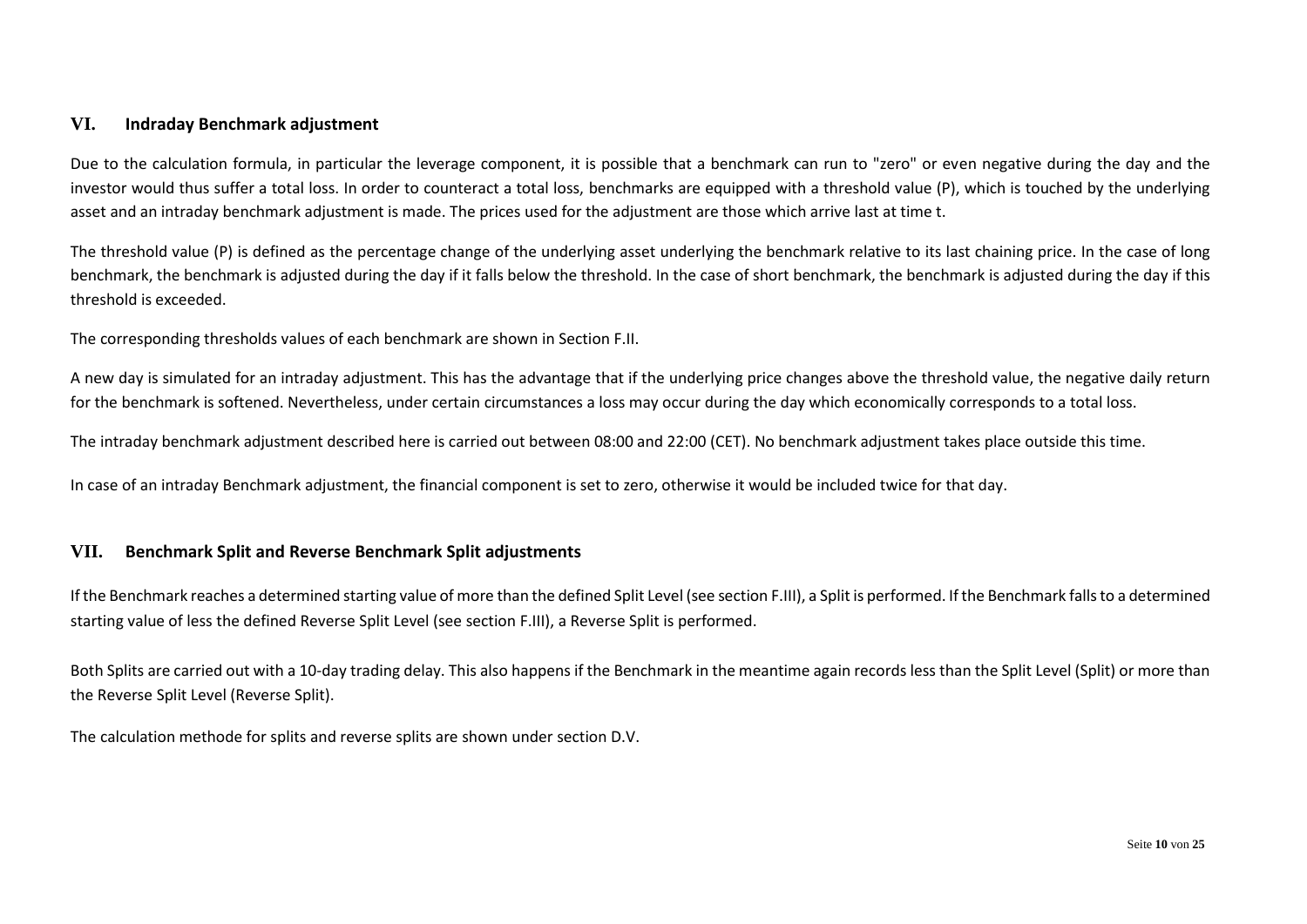## <span id="page-10-0"></span>**VIII. Prices and frequency of Benchmark calculation**

ICF BANK AG calculates the benchmark on each trading day of the "reference exchange for the calculation days" (Appendix F.III), taking into account the most recently determined prices of the underlying instrument. If no current price of the underlying is available during the calculation period, the calculation shall be based on the last available price of the underlying.

The benchmark is calculated and published at least once per minute on each trading day from the benchmark start time to the benchmark end time (Section F.III), unless there are disruptions in the data or price supply of ICF BANK AG as a result of which the benchmark cannot be calculated and/or published from the point of view of ICF BANK AG. ICF BANK AG will immediately make the necessary corrections to the benchmark.

An intraday benchmark adjustment may be made at any time during the calculation period of the benchmark.

The benchmark is calculated in points. One point corresponds to one unit of the respective benchmark currency according to the Benchmark parameter table (section F.II).

## <span id="page-10-1"></span>**D. Benchmark calculation**

### <span id="page-10-2"></span>**I. Benchmark formula**

The factor Index for index calculation date t will be calculated using the following formula:

 $IDX_t = \text{LeverageComponent} + \text{Financial Company}$ 

$$
LeverageComponent = IDX_T \times \left[1 + L \times \left(\frac{A_t}{A_T} - 1\right)\right]
$$

$$
Financial Component = IDX_T \times \frac{D_{t,T}}{360} \times \left[ \frac{IR_T}{100} \times (1 - L) - \frac{IDG}{100} \right]
$$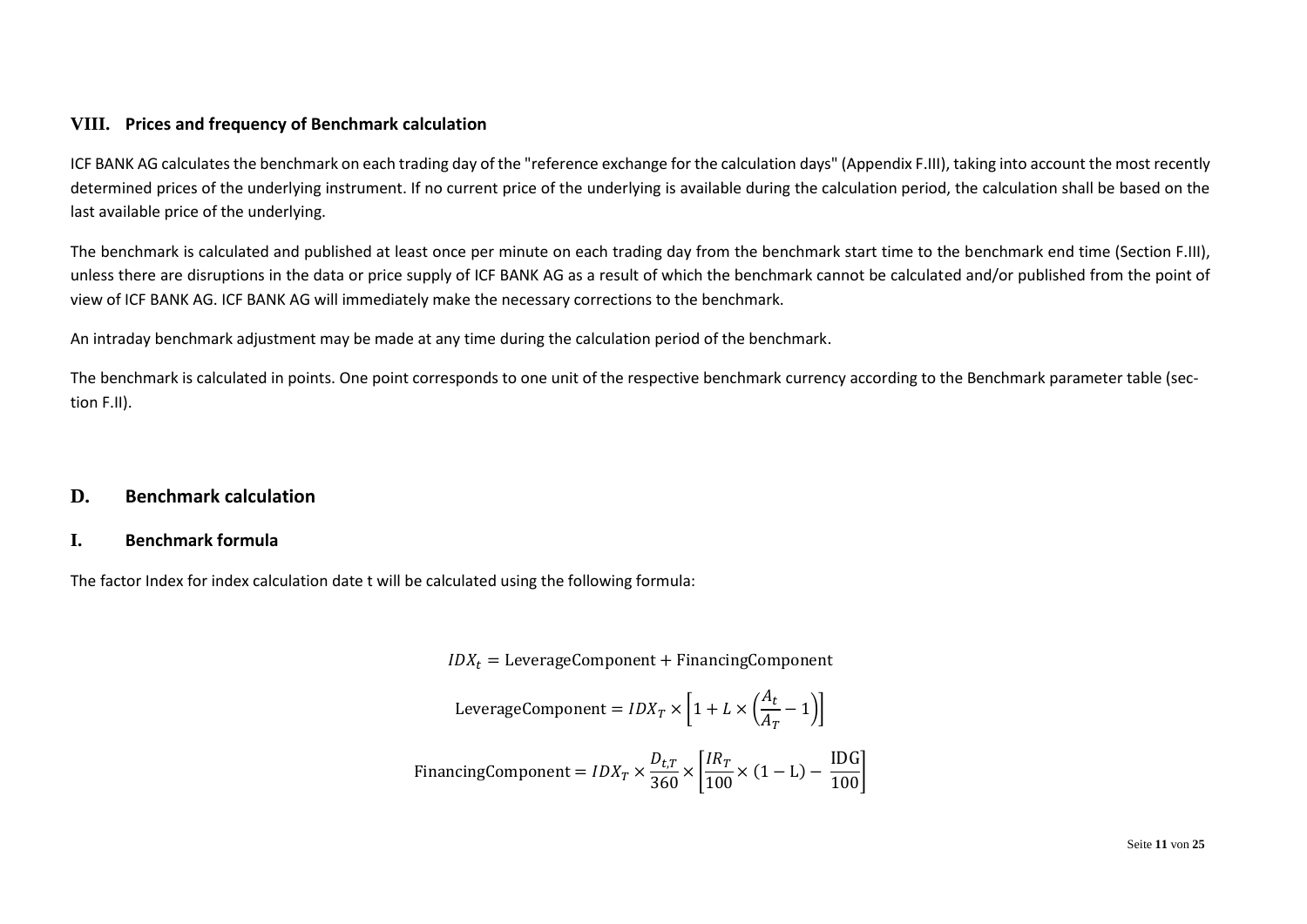**The calculation formula is using the following parameters:**

| Parameter        | Description                                                                                                                  |
|------------------|------------------------------------------------------------------------------------------------------------------------------|
|                  |                                                                                                                              |
|                  | benchmark calculation date immediately before the current benchmark calculation date.                                        |
| S                | Date and time of threshold hit                                                                                               |
|                  | Current benchmark calculation date                                                                                           |
| $IDX_t$          | benchmark level at time t on the current benchmark calculation date                                                          |
| IDX <sub>T</sub> | Last index level before 10:00 p.m. CET on the benchmark calculation day $\pi$ , which is immediately before                  |
|                  | the current benchmark calculation date.                                                                                      |
| $A_T$            | Last valuation price of the Reference Instrument before 10:00 p.m. CET on the benchmark calculation date<br>$\frac{u}{\tau}$ |
| $A_t$            | Reference price of the Reference Instrument on the current benchmark calculation date.                                       |
| <b>IDG</b>       | benchmark Calculation Fee IDG = calculation fee (see section F.II)                                                           |
| IR <sub>T</sub>  | describes the interest rate being used for calculation. The value of IRT always equates the interest rate of                 |
|                  | date T (see section F.II)                                                                                                    |
| $D_{t,T}$        | Number of calendar days between " $\tau$ "nd " $\tau$ ", the last benchmark calculation date and the current benchmark       |
|                  | calculation date.                                                                                                            |
|                  | Leverage factor                                                                                                              |
| D                | Treshhold value (in %) (see section F.II)                                                                                    |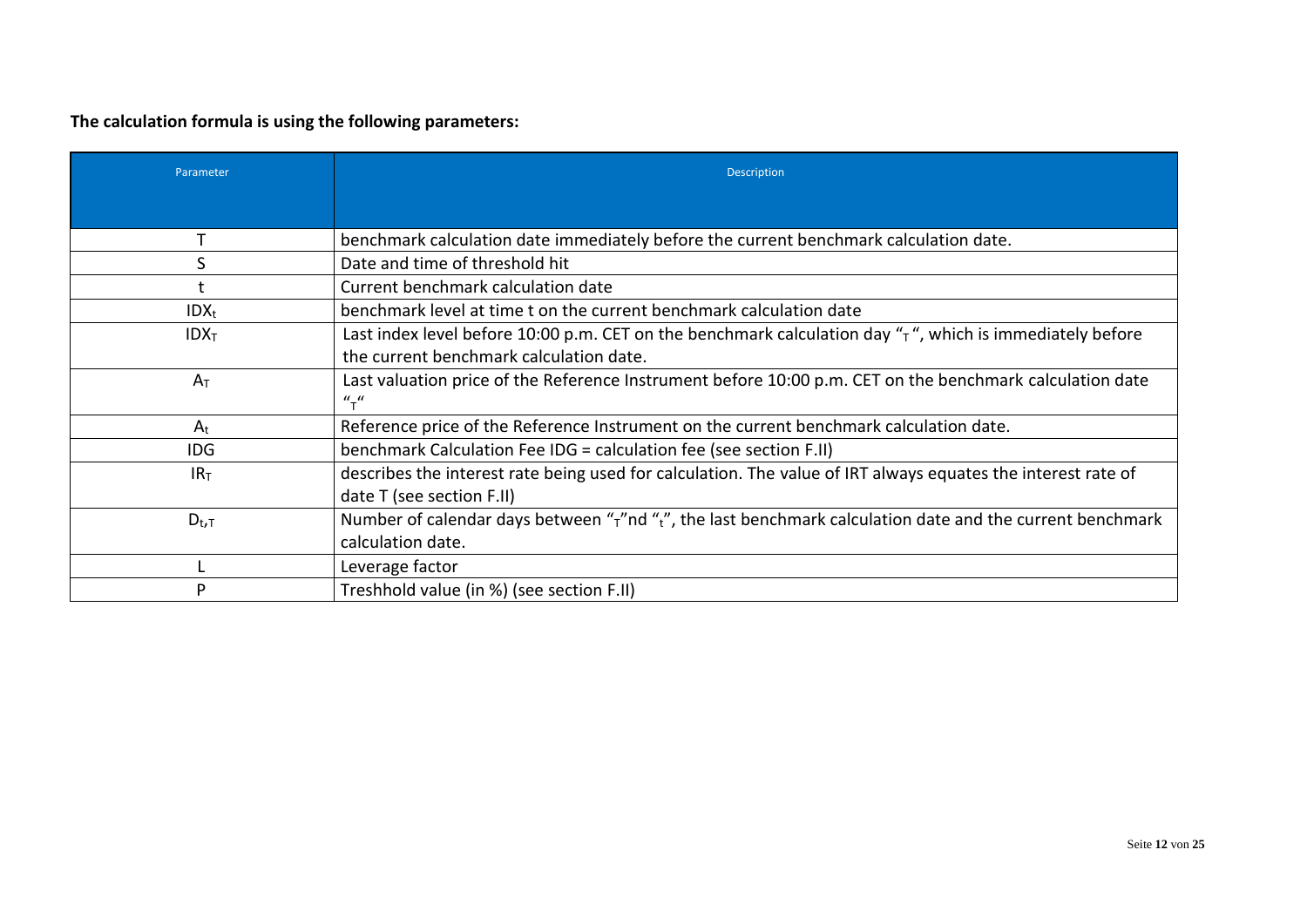## <span id="page-12-0"></span>**II. Intraday rebalancing**

If, for instance, the price of the Underlying suffers a 12,50% daily loss (gain), the value of a factor long (short) Benchmark with a factor of 8 would have to drop to zero (total loss). In order to counteract a total loss, factor Benchmarks feature a threshold (represented by the parameter P), which triggers an intraday Benchmark adjustment if the Underlying reaches or falls below it.

In the event of an intraday rebalancing, new Fixing Values for the Benchmark and the Underlying are calculated and therefore, a new day is simulated from which the ongoing calculation continues. The consequence is that the negative daily return for the factor Benchmark is attenuated. However, if the calculated price of the Benchmark is significantly low, this can result in an intraday loss which, in economic terms, closely approximates a total loss.

The condition for triggering an intraday adjustment is as follows:

For long benchmarks: 
$$
\left( \left( \frac{A_t}{A_T} \right) - 1 \right) \times 100 \right) \le P \times -1
$$

For short benchmarks:

$$
\left( \left( \left( \frac{A_t}{A_T} \right) - 1 \right) \times 100 \right) \ge P
$$

Whereby the parameter P represents the threshold value. In this case, the value of P is 10% (10).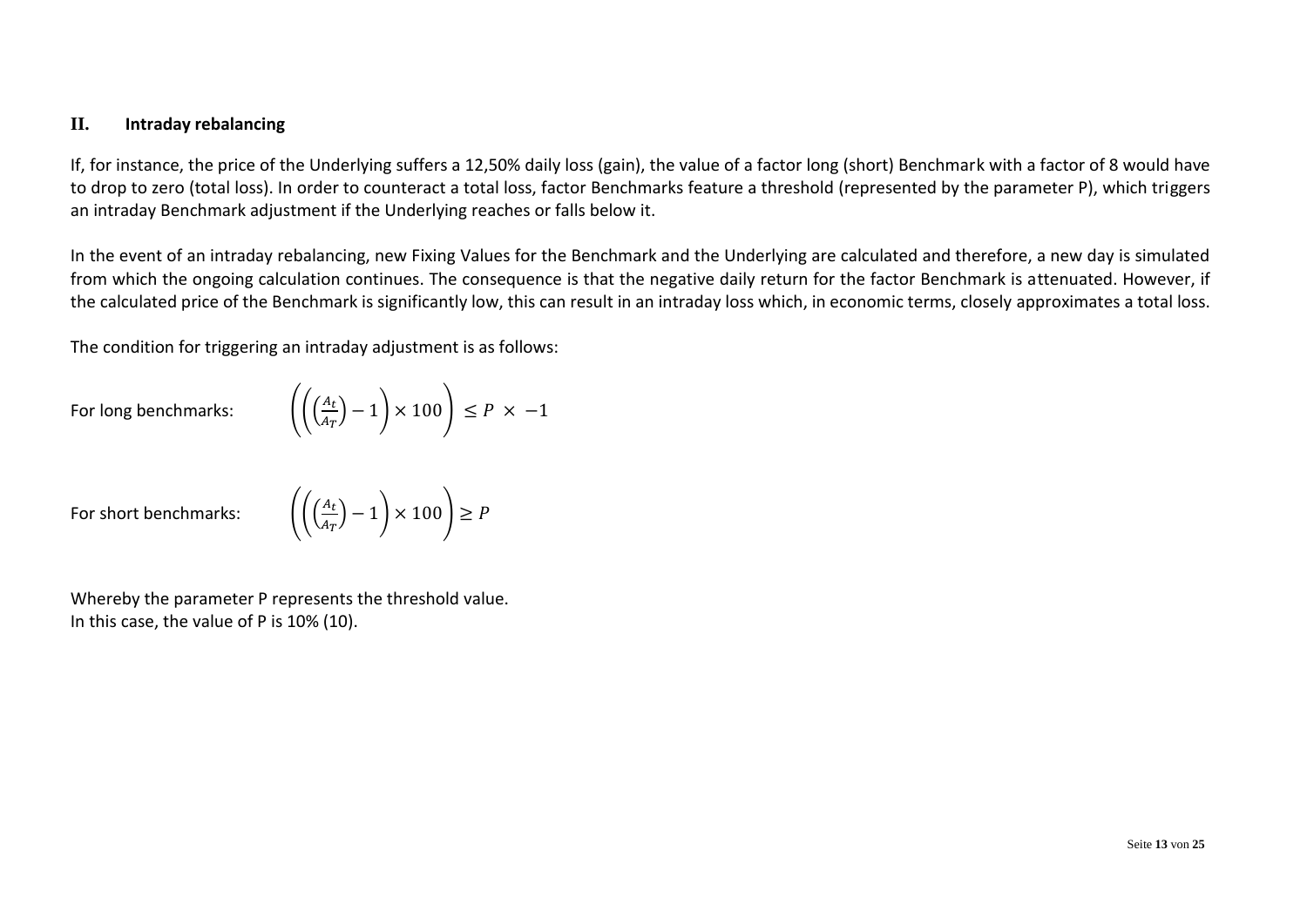#### <span id="page-13-0"></span>**III. Extraordinary Adjustments**

On date t, for any "unforeseeable cases" not described under the present Benchmark rule, an extraordinary Benchmark Adjustment is triggered. The Benchmark Calculation Comittee will generally modify the Benchmark calculation by correcting at its due discretion the relevant Fixing Price for the Reference Instrument on Benchmark Calculation Day t, taking into account all available information and client´s best interest, in order to factor into the Benchmark calculation, the adjustments made on the Reference Exchange to the Reference Instrument traded there.

A deciding factor is whether the Derivatives Exchange considers it expedient to adjust the contract size, an underlying or involving the relevant Reference Exchange which determines the price of the Reference Instrument. If neither futures nor options linked to the Reference Instrument are traded on the Derivatives Exchange, the adjustment shall be made in such a manner in which the Derivatives Exchange would do so if corresponding futures or options were traded there. If doubts arise in this event relating to the application of the modification rules of the Derivatives Exchange, the Benchmark Administrator shall decide such questions in its reasonable discretion. The rules and regulations of the Derivatives Exchange shall apply in addition to the provisions set out above.

The Benchmark Calculation Committee defines in its reasonable discretion the adjustment method to be applied and published it by the means of a notice on [https://icf-markets.de/.](https://icf-markets.de/)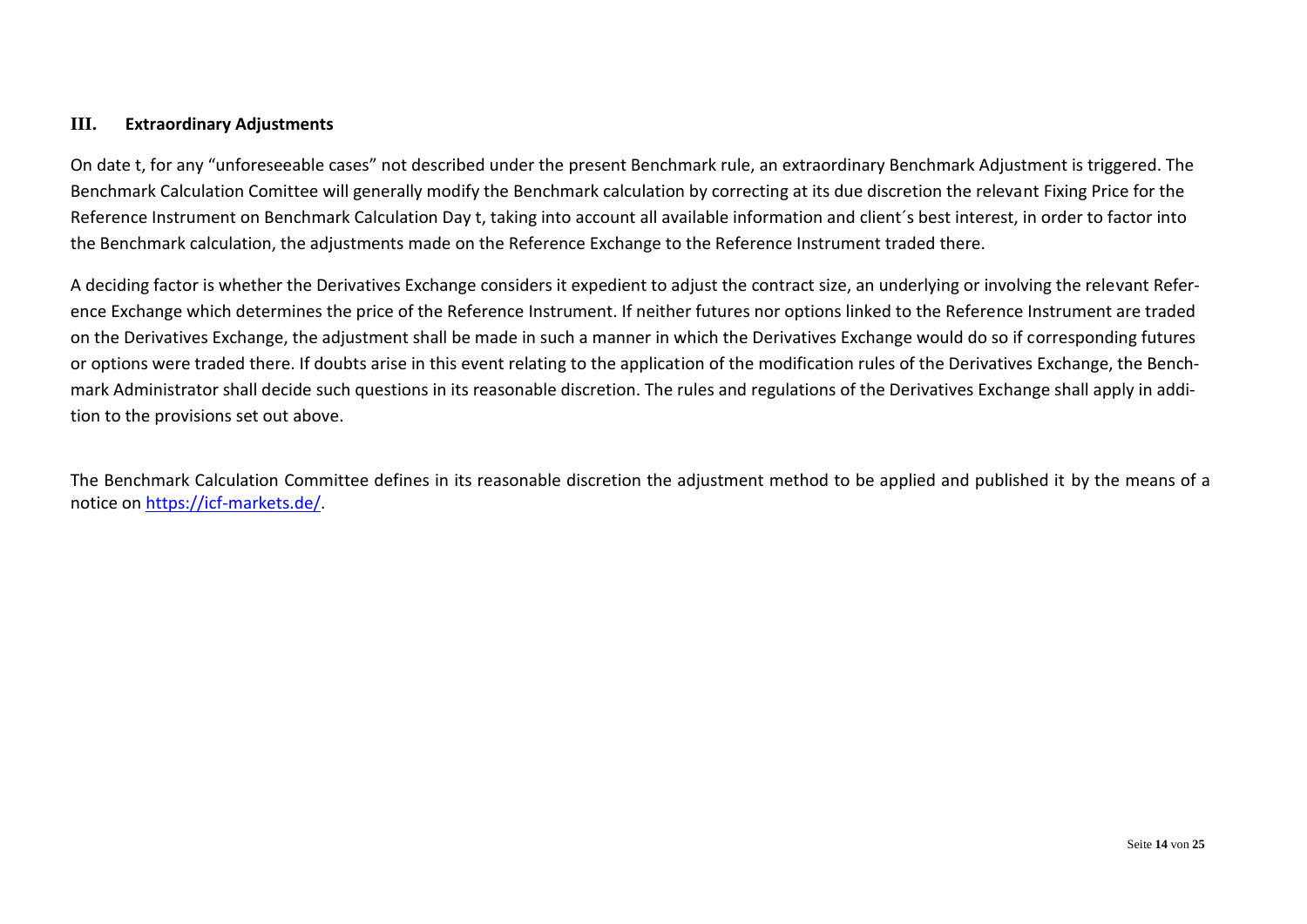## <span id="page-14-0"></span>**IV. Benchmark Split and Reverse Split adjustments**

On the 1<sup>st</sup> Friday of each month, the Benchmark is reviewed regarding qualification for a Benchmark Split or a Reverse Split. If the 1<sup>st</sup> Friday of the month is not a trading day, the following trading day after the 1<sup>st</sup> Friday of the month will be used for review.

If, on this trading day, the most recent Benchmark Fixing Value has reached a level above the Split level, the Benchmark qualifies for a Benchmark Split. If the Benchmark has reached a level below the Reverse Split level, the Benchmark qualifies for a Benchmark Reverse Split.

In case of a qualification for a Benchmark Split or a Benchmark Reverse Split, the Benchmark Fixing Value of the 3<sup>rd</sup> Friday that is used for the ongoing calculation of the Benchmark on the next trading day will be unscaled, but will then be divided by the Split value in case of Benchmark Split (or multiplied by the Split value for a Reverse Split) during the ongoing Benchmark calculation of the next trading day. Therefore, the Fixing Value of the Benchmark of the trading day after the 3<sup>rd</sup> Friday will be a scaled Fixing Value.

Modification of Benchmark Fixing Value during a Split:

$$
Index_T = \frac{Index_T}{split \, value}
$$

Modification of Benchmark Fixing Value during a Reverse Split: Index<sub>r</sub> = Index<sub>r</sub>  $\times$  Split Value

In case the 3<sup>rd</sup> Friday of the month is not a trading day, the implementation will take place on the following trading day after the 3<sup>rd</sup> Friday of the month. Respectively, the Benchmark Fixing Value of the next trading day after the 3<sup>rd</sup> Friday that is used for the ongoing calculation of the Benchmark on the second trading day after the 3<sup>rd</sup> Friday, will be divided by the Split value in case of Benchmark Split (or multiplied by the Split value for a Reverse Split) during the ongoing calculation of the Benchmark. Therefore, the Fixing Value of the Benchmark of the second trading day after the 3<sup>rd</sup> Friday will be the newly scaled Fixing Value.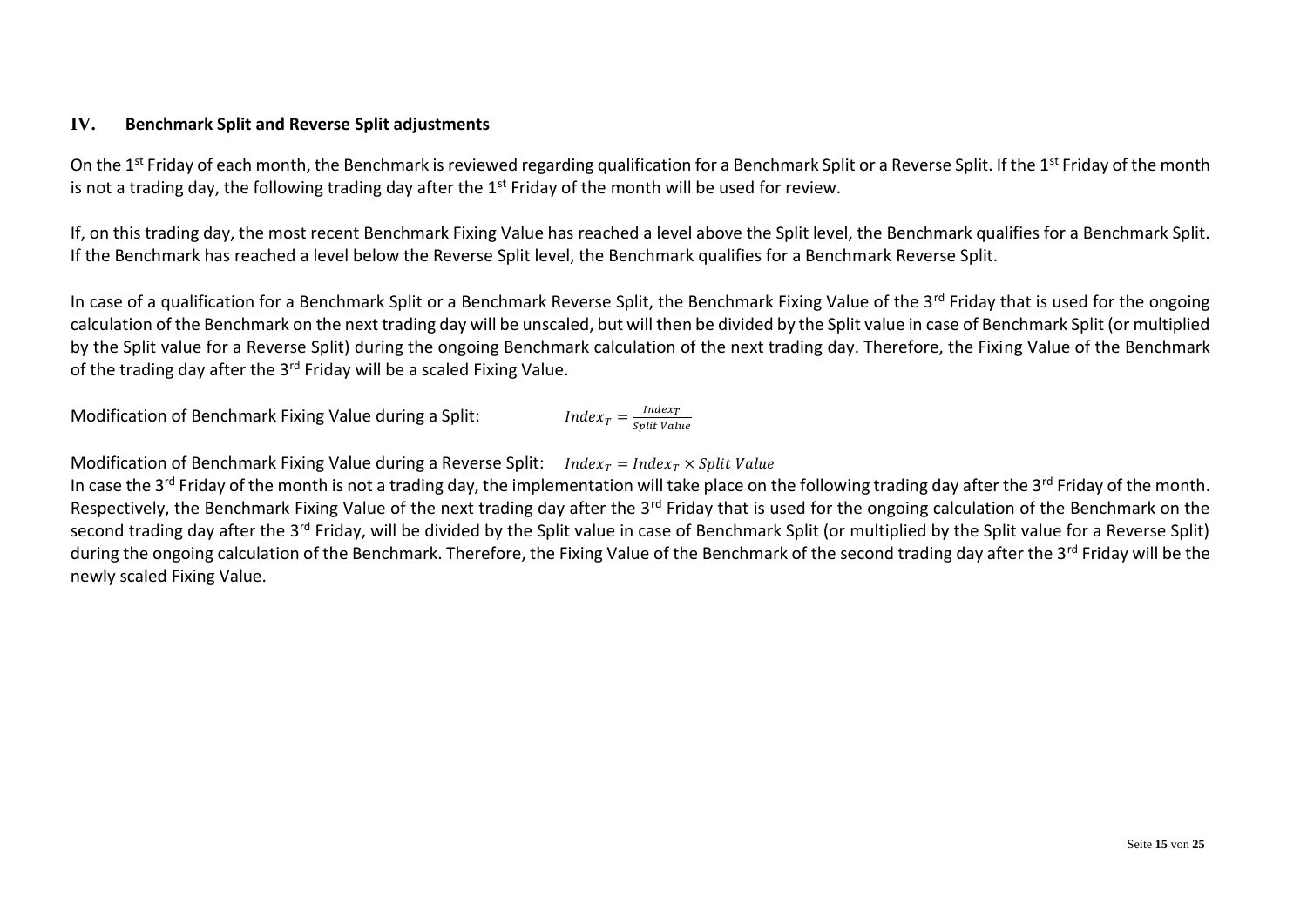### <span id="page-15-0"></span>**V. Rounding**

The close of the benchmark shall be calculated each day to eight of a decimal digit and transmitted to external data providers in this form. Due to divergent technical characteristics, it cannot be excluded that data providers may transmit a value rounded to fewer decimal digits.

## <span id="page-15-1"></span>**VI. Chaining of prices oft he underlying asset**

The chaining price of the underlying for a calculation date is the price of the underlying on the reference exchange at the time of chaining.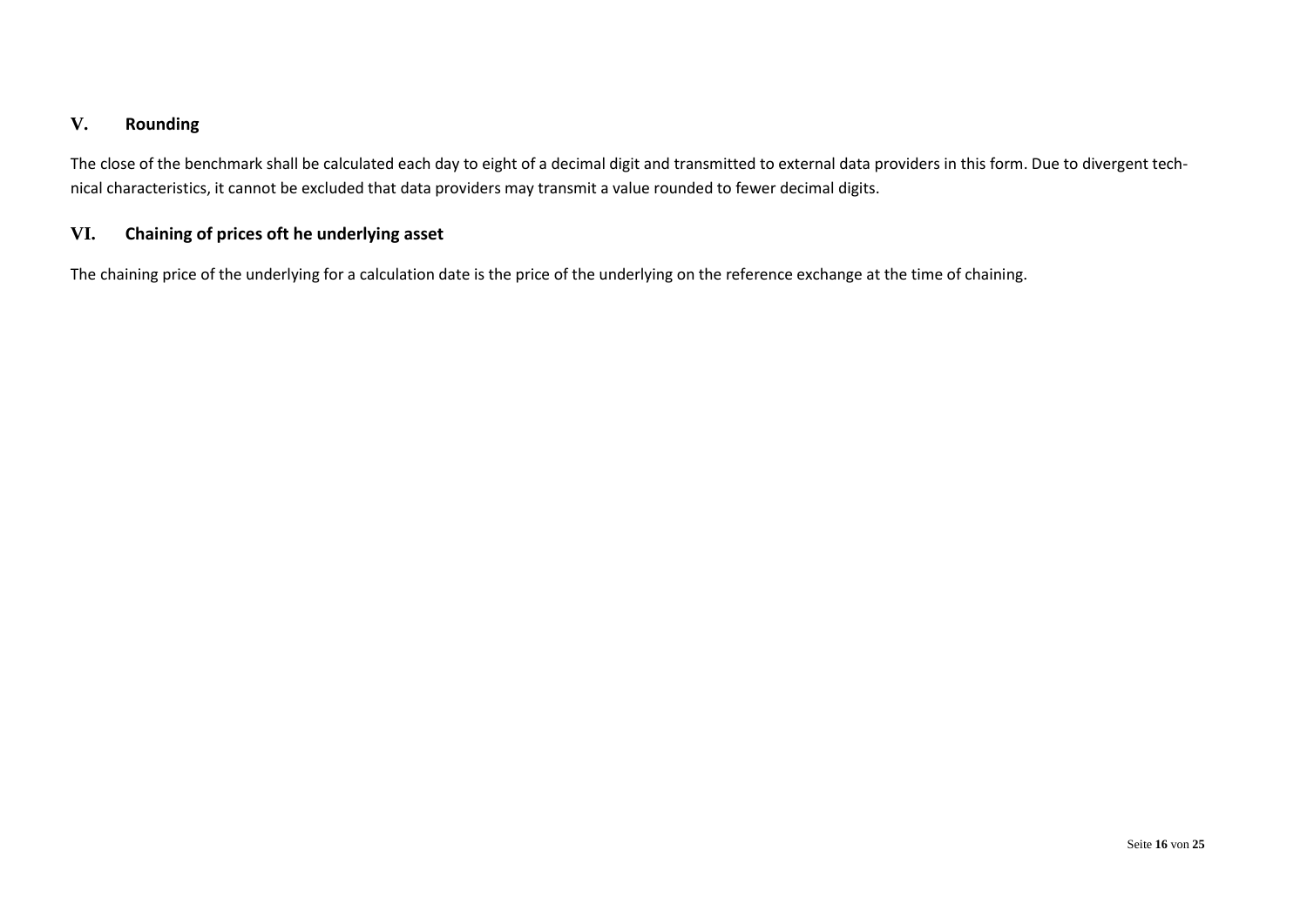## <span id="page-16-0"></span>**E. Final provisions**

ICF BANK AG neither warrants nor guarantees that the benchmark and the parameters relevant for its composition and calculation are free of errors, nor does it accept liability for damages resulting from the incorrect formation or calculation of the benchmark or other indicators. ICF BANK AG is under no obligation to inform third parties, including investors and/or financial intermediaries, of any errors or incompleteness of the benchmark.

ICF BANK AG is the sole holder of all rights with regard to the calculation methodology of this benchmark. It is used on the basis of a licence agreement between ICF BANK AG and its clients. This licence agreement contains more detailed provisions for the scope of the licence by third parties (e.g. banks, stock exchanges, asset managers).

ICF BANK AG publishes the benchmark on its website www.icf-markets.de. The publication constitutes neither investment advice nor a recommendation by ICF BANK AG to buy, sell or hold a financial product. In particular, no recommendation by ICF BANK AG to buy or sell one, several or all members of the benchmark is contained in the composition and calculation of the benchmark. The information does not constitute investment strategy recommendations within the meaning of Article 3 paragraph 1 number 34 of Regulation (EU) No. 596/2014 or investment recommendations within the meaning of Article 3 paragraph 1 number 35 of Regulation (EU) No. 596/2014.

#### Imprint / Contact person

ICF BANK AG Wertpapierhandelsbank Kaiserstrasse 1 60311 Frankfurt am Main

[customized.indizes@icfbank.de](mailto:customized.indizes@icfbank.de)

Telefon +49 69 92877 0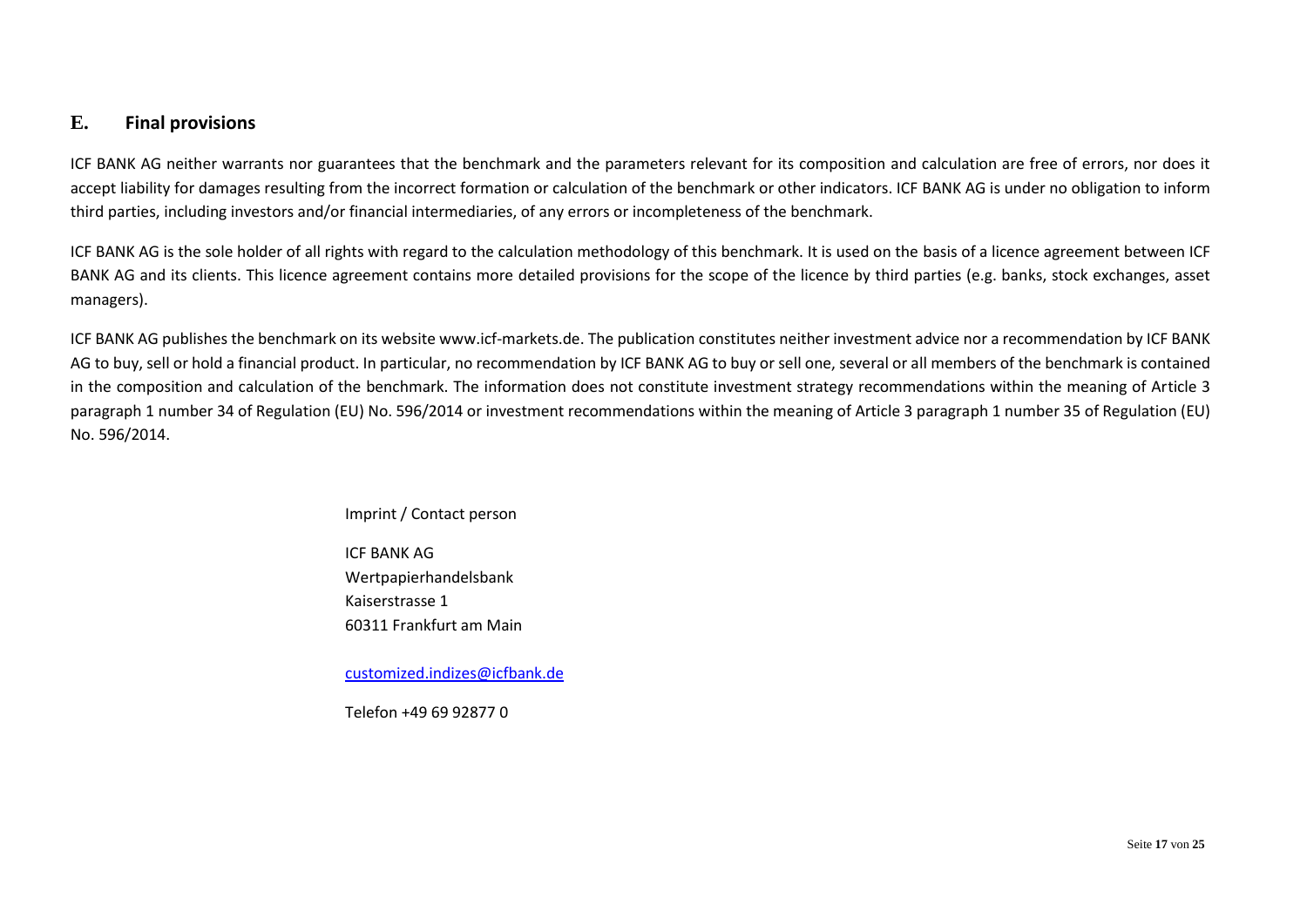## <span id="page-17-0"></span>**F. Annex**

## <span id="page-17-1"></span>**I. Underlying table**

| <b>Underlying</b> | <b>FIGI</b> | <b>RIC</b> | Exchange | Internet                                                                    |
|-------------------|-------------|------------|----------|-----------------------------------------------------------------------------|
| Silver            |             |            |          | BBG0013HGG49   XAGUSD   Bloomberg BFIX   www.bloomberg.com/quote/XAGUSD:CUR |

## <span id="page-17-2"></span>**II. Benchmark parameters**

| benchmark                        | <b>ISIN</b>  | <b>Reuters</b>  | BM-<br>currency | direction | leverage | treshhold-value<br>(%) | financing rate                                  | calculation<br>fee (% p.a.) |
|----------------------------------|--------------|-----------------|-----------------|-----------|----------|------------------------|-------------------------------------------------|-----------------------------|
| ICF Faktor 15 Long Silver Index  | DE000A2BL795 | .ICFAGL15XA     | <b>USD</b>      | long      | 15       | 6.50%                  | <b>US Secured Over-</b><br>night Financing Rate | 2.25%                       |
| ICF Faktor 12 Long Silver Index  | DE000A2BL316 | .ICFAGL12X      | <b>USD</b>      | long      | 12       | 7.00%                  | <b>US Secured Over-</b><br>night Financing Rate | 1.25%                       |
| ICF Faktor 10 Long Silver Index  | DE000A2BL324 | .ICFAGL10X      | <b>USD</b>      | long      | 10       | 8.00%                  | <b>US Secured Over-</b><br>night Financing Rate | 1.25%                       |
| ICF Faktor 8 Long Silver Index   | DE000A2BL332 | .ICFAGL8X       | <b>USD</b>      | long      | 8        | 10.00%                 | <b>US Secured Over-</b><br>night Financing Rate | 1.25%                       |
| ICF Faktor 6 Long Silver Index   | DE000A2BL340 | .ICFAGL6X       | <b>USD</b>      | long      | 6        | 14.00%                 | <b>US Secured Over-</b><br>night Financing Rate | 1.25%                       |
| ICF Faktor 4 Long Silver Index   | DE000A2BL357 | .ICFAGL4X       | <b>USD</b>      | long      | 4        | 21.00%                 | <b>US Secured Over-</b><br>night Financing Rate | 1.25%                       |
| ICF Faktor 2 Long Silver Index   | DE000A2BL365 | .ICFAGL2X       | <b>USD</b>      | long      | 2        | 42.00%                 | <b>US Secured Over-</b><br>night Financing Rate | 1.25%                       |
| ICF Faktor 15 Short Silver Index | DE000A2BL373 | .ICFAGS15X      | <b>USD</b>      | short     | 15       | 6.50%                  | <b>US Secured Over-</b><br>night Financing Rate | 1.25%                       |
| ICF Faktor 12 Short Silver Index | DE000A2BL381 | .ICFAGS12X      | <b>USD</b>      | short     | 12       | 7.00%                  | <b>US Secured Over-</b><br>night Financing Rate | 1.25%                       |
| ICF Faktor 10 Short Silver Index | DE000A2BL399 | .ICFAGS10X      | <b>USD</b>      | short     | 10       | 8.00%                  | <b>US Secured Over-</b><br>night Financing Rate | 1.25%                       |
| ICF Faktor 8 Short Silver Index  | DE000A2BL4A9 | <b>ICFAGS8X</b> | <b>USD</b>      | short     | 8        | 10.00%                 | <b>US Secured Over-</b><br>night Financing Rate | 1.25%                       |
| ICF Faktor 6 Short Silver Index  | DE000A2BL4B7 | <b>ICFAGS6X</b> | <b>USD</b>      | short     | 6        | 14.00%                 | <b>US Secured Over-</b><br>night Financing Rate | 1.25%                       |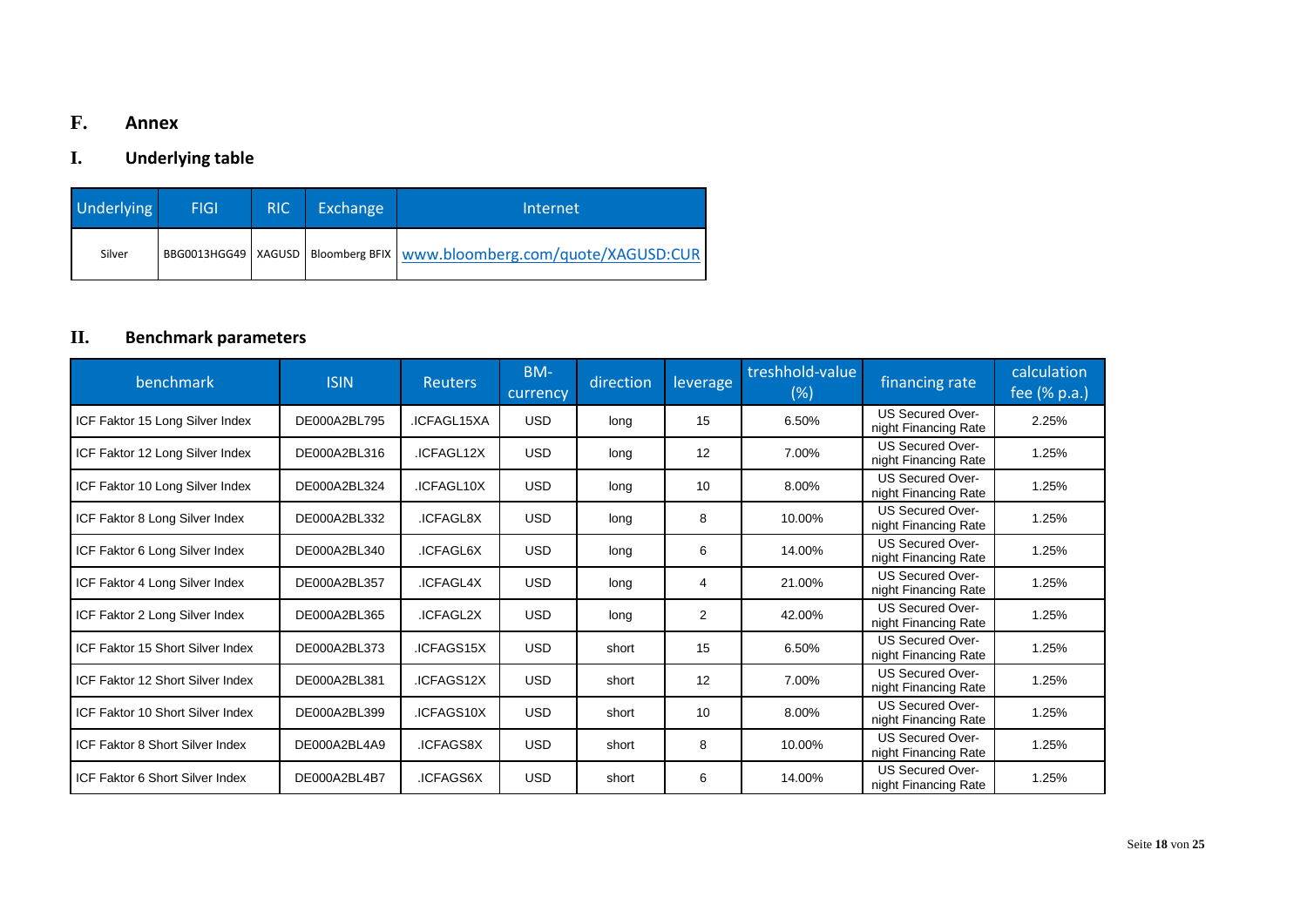| ICF Faktor 4 Short Silver Index  | DE000A2BL4C5 | <b>ICFAGS4X</b> | <b>USD</b> | short | 4              | 21.00% | <b>US Secured Over-</b><br>night Financing Rate | 1.25% |
|----------------------------------|--------------|-----------------|------------|-------|----------------|--------|-------------------------------------------------|-------|
| ICF Faktor 2 Short Silver Index  | DE000A2BL4D3 | .ICFAGS2X       | <b>USD</b> | short | $\overline{2}$ | 42.00% | US Secured Over-<br>night Financing Rate        | 1.25% |
| ICF Faktor 16 Long Silber Index  | DE000A2BL7F1 | .ICFXAGL16      | <b>USD</b> | long  | 16             | 5.00%  | <b>US Secured Over-</b><br>night Financing Rate | 2.25% |
| ICF Faktor 18 Long Silber Index  | DE000A2BL7G9 | .ICFXAGL18      | <b>USD</b> | long  | 18             | 4.50%  | <b>US Secured Over-</b><br>night Financing Rate | 2.25% |
| ICF Faktor 16 Short Silber Index | DE000A2BL7H7 | .ICFXAGS16      | <b>USD</b> | short | 16             | 5.00%  | <b>US Secured Over-</b><br>night Financing Rate | 2.25% |
| ICF Faktor 18 Short Silber Index | DE000A2BL7J3 | .ICFXAGS18      | <b>USD</b> | short | 18             | 4.50%  | <b>US Secured Over-</b><br>night Financing Rate | 2.25% |
| ICF Faktor 11 Long Silber Index  | DE000A3CLKL1 | .ICFAGL11       | <b>USD</b> | Long  | 11             | 7.50%  | <b>US Secured Over-</b><br>night Financing Rate | 2.25% |
| ICF Faktor 13 Long Silber Index  | DE000A3CLKM9 | .ICFAGL13       | <b>USD</b> | Long  | 13             | 6.85%  | <b>US Secured Over-</b><br>night Financing Rate | 2.25% |
| ICF Faktor 14 Long Silber Index  | DE000A3CLKN7 | .ICFAGL14       | <b>USD</b> | Long  | 14             | 6.65%  | <b>US Secured Over-</b><br>night Financing Rate | 2.25% |
| ICF Faktor 11 Short Silber Index | DE000A3CLKS6 | .ICFAGS11       | <b>USD</b> | Short | 11             | 7.50%  | <b>US Secured Over-</b><br>night Financing Rate | 2.25% |
| ICF Faktor 13 Short Silber Index | DE000A3CLKT4 | .ICFAGS13       | <b>USD</b> | Short | 13             | 6.85%  | <b>US Secured Over-</b><br>night Financing Rate | 2.25% |
| ICF Faktor 14 Short Silber Index | DE000A3CLKU2 | .ICFAGS14       | <b>USD</b> | Short | 14             | 6.65%  | <b>US Secured Over-</b><br>night Financing Rate | 2.25% |

## <span id="page-18-0"></span>**III. Benchmark trading parameters**

| <b>ISIN</b>  |            |                   | <b>Benchmark</b> |         | Splitle-<br>vel | Reverse    | Splitfac-<br>tor. | Referenz              | <b>Underlying</b>          | Ref-exchange<br>for |
|--------------|------------|-------------------|------------------|---------|-----------------|------------|-------------------|-----------------------|----------------------------|---------------------|
|              | start date | starting<br>value | starttime        | endtime |                 | Splitlevel |                   | exchange              | fixingprice                | calculation<br>days |
| DE000A2BL308 | 13.07.2018 | 100               | 08:00            | 22:00   | 1000            | 10         | 10                | <b>Bloomberg BFIX</b> | Last price before 10:00 PM | Xetra II            |
| DE000A2BL316 | 13.07.2018 | 100               | 08:00            | 22:00   | 1000            | 10         | 10                | <b>Bloomberg BFIX</b> | Last price before 10:00 PM | Xetra II            |
| DE000A2BL324 | 13.07.2018 | 100               | 08:00            | 22:00   | 1000            | 10         | 10                | <b>Bloomberg BFIX</b> | Last price before 10:00 PM | Xetra II            |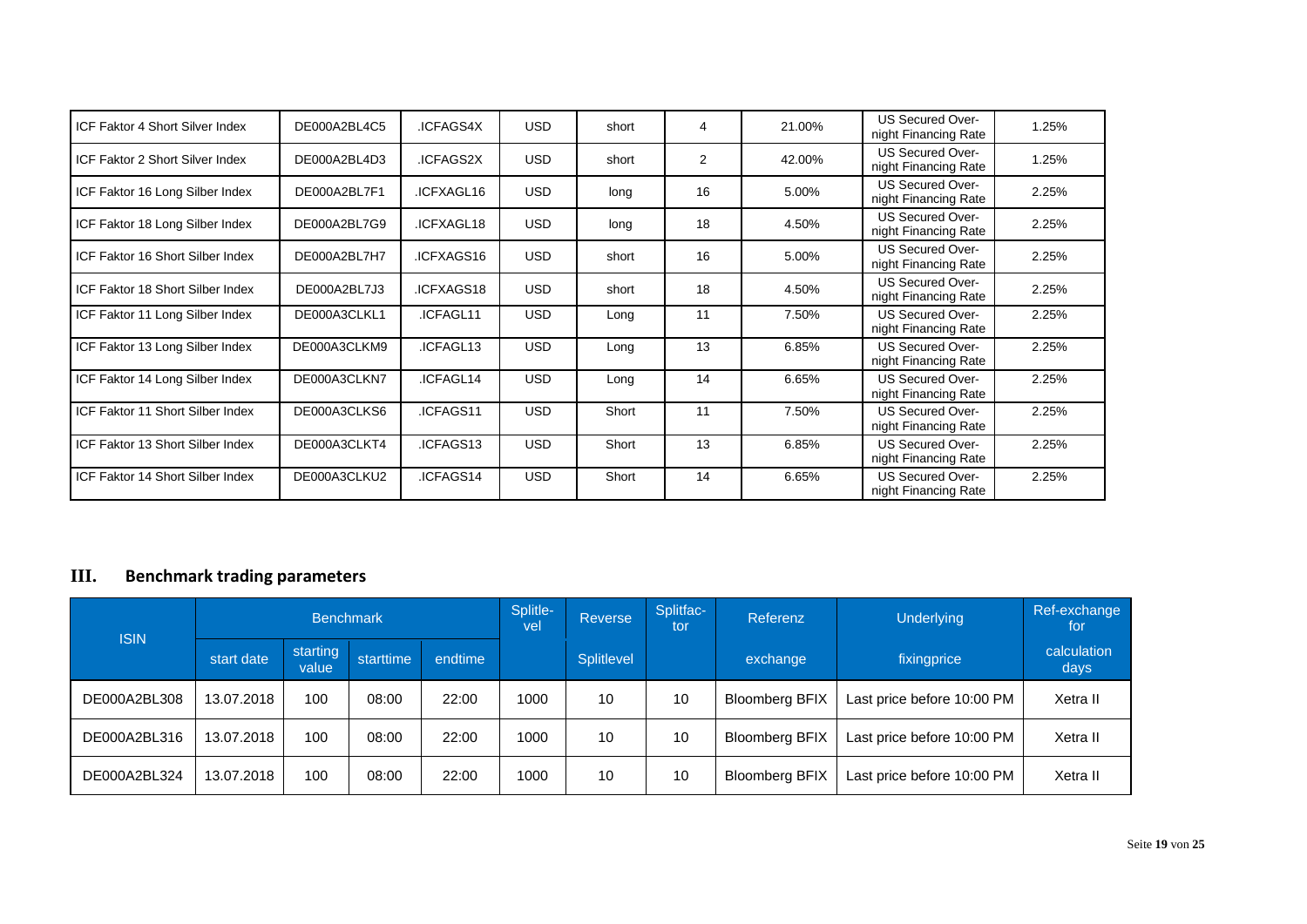| DE000A2BL332 | 13.07.2018 | 100 | 08:00   | 22:00    | 1000 | 10 | 10              | <b>Bloomberg BFIX</b> | Last price before 10:00 PM | Xetra II |
|--------------|------------|-----|---------|----------|------|----|-----------------|-----------------------|----------------------------|----------|
| DE000A2BL340 | 13.07.2018 | 100 | 08:00   | 22:00    | 1000 | 10 | 10              | <b>Bloomberg BFIX</b> | Last price before 10:00 PM | Xetra II |
| DE000A2BL357 | 13.07.2018 | 100 | 08:00   | 22:00    | 1000 | 10 | 10              | <b>Bloomberg BFIX</b> | Last price before 10:00 PM | Xetra II |
| DE000A2BL365 | 13.07.2018 | 100 | 08:00   | 22:00    | 1000 | 10 | 10              | <b>Bloomberg BFIX</b> | Last price before 10:00 PM | Xetra II |
| DE000A2BL373 | 13.07.2018 | 100 | 08:00   | 22:00    | 1000 | 10 | 10              | <b>Bloomberg BFIX</b> | Last price before 10:00 PM | Xetra II |
| DE000A2BL381 | 13.07.2018 | 100 | 08:00   | 22:00    | 1000 | 10 | 10              | <b>Bloomberg BFIX</b> | Last price before 10:00 PM | Xetra II |
| DE000A2BL399 | 13.07.2018 | 100 | 08:00   | 22:00    | 1000 | 10 | 10              | <b>Bloomberg BFIX</b> | Last price before 10:00 PM | Xetra II |
| DE000A2BL4A9 | 13.07.2018 | 100 | 08:00   | 22:00    | 1000 | 10 | 10              | <b>Bloomberg BFIX</b> | Last price before 10:00 PM | Xetra II |
| DE000A2BL4B7 | 13.07.2018 | 100 | 08:00   | 22:00    | 1000 | 10 | 10              | <b>Bloomberg BFIX</b> | Last price before 10:00 PM | Xetra II |
| DE000A2BL4C5 | 13.07.2018 | 100 | 08:00   | 22:00    | 1000 | 10 | 10 <sup>1</sup> | <b>Bloomberg BFIX</b> | Last price before 10:00 PM | Xetra II |
| DE000A2BL4D3 | 13.07.2018 | 100 | 08:00   | 22:00    | 1000 | 10 | 10              | <b>Bloomberg BFIX</b> | Last price before 10:00 PM | Xetra II |
| DE000A2BL7F1 | 13.12.2019 | 100 | 08:00   | 22:00    | 1000 | 10 | 10              | <b>Bloomberg BFIX</b> | Last price before 10:00 PM | Xetra II |
| DE000A2BL7G9 | 13.12.2019 | 100 | 08:00   | 22:00    | 1000 | 10 | 10              | <b>Bloomberg BFIX</b> | Last price before 10:00 PM | Xetra II |
| DE000A2BL7H7 | 13.12.2019 | 100 | 08:00   | 22:00    | 1000 | 10 | 10              | <b>Bloomberg BFIX</b> | Last price before 10:00 PM | Xetra II |
| DE000A2BL7J3 | 13.12.2019 | 100 | 08:00   | 22:00    | 1000 | 10 | 10              | <b>Bloomberg BFIX</b> | Last price before 10:00 PM | Xetra II |
| DE000A2BL795 | 29.05.2020 | 100 | 08:00   | 22:00    | 1000 | 10 | 10              | <b>Bloomberg BFIX</b> | Last price before 10:00 PM | Xetra II |
| DE000A3CLKL1 | 16.10.2020 | 100 | 8:00 AM | 10:00 PM | 1000 | 10 | 10              | <b>Bloomberg BFIX</b> | Last price before 10:00 PM | Xetra II |
| DE000A3CLKM9 | 16.10.2020 | 100 | 8:00 AM | 10:00 PM | 1000 | 10 | 10              | <b>Bloomberg BFIX</b> | Last price before 10:00 PM | Xetra II |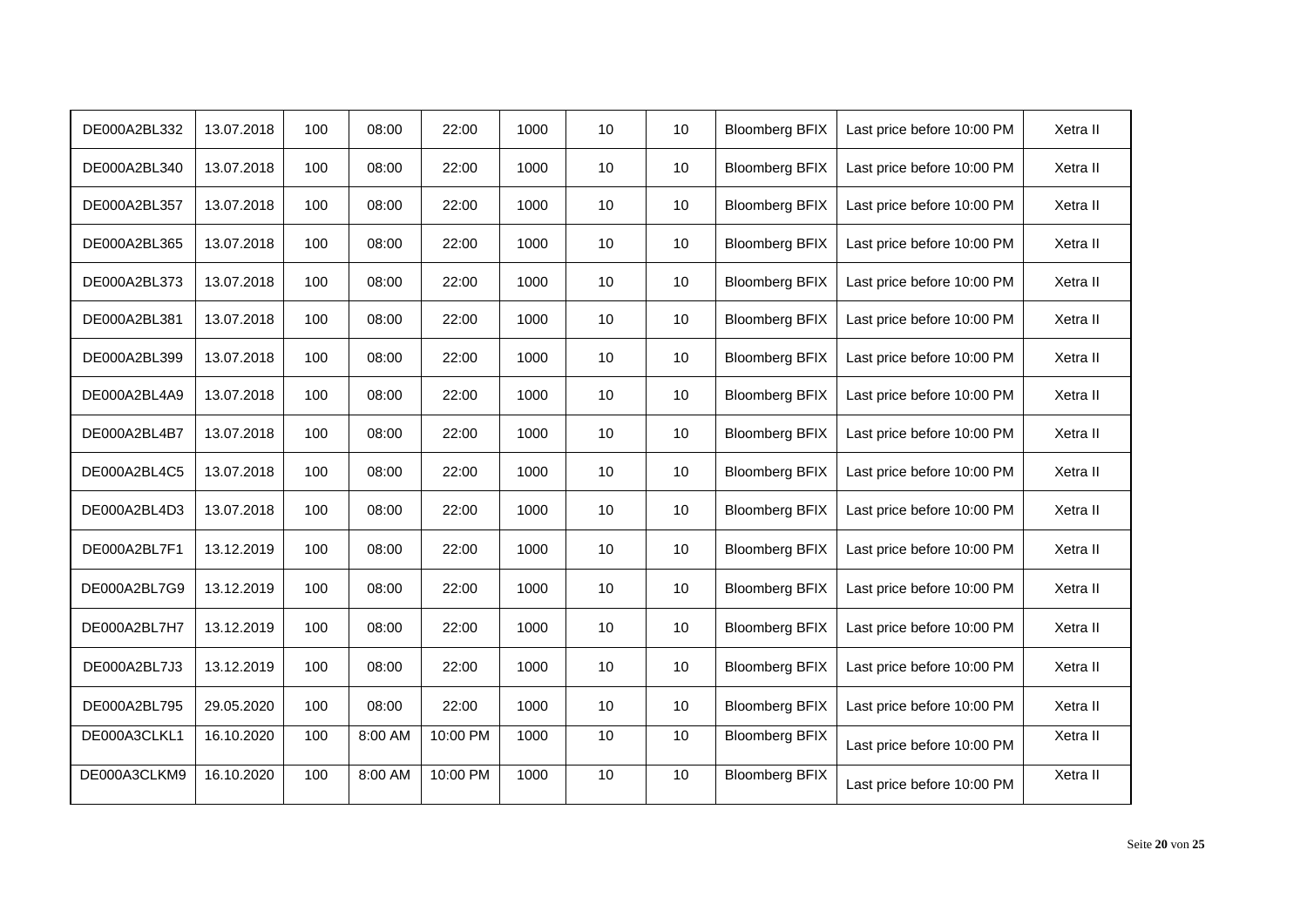| DE000A3CLKN7 | 16.10.2020 | 100 | 8:00 AM | 10:00 PM | 1000 | 10 | 10 | <b>Bloomberg BFIX</b> | Last price before 10:00 PM | Xetra II |
|--------------|------------|-----|---------|----------|------|----|----|-----------------------|----------------------------|----------|
| DE000A3CLKS6 | 16.10.2020 | 100 | 8:00 AM | 10:00 PM | 1000 | 10 | 10 | <b>Bloomberg BFIX</b> | Last price before 10:00 PM | Xetra II |
| DE000A3CLKT4 | 16.10.2020 | 100 | 8:00 AM | 10:00 PM | 1000 | 10 | 10 | <b>Bloomberg BFIX</b> | Last price before 10:00 PM | Xetra II |
| DE000A3CLKU2 | 16.10.2020 | 100 | 8:00 AM | 10:00 PM | 1000 | 10 | 10 | <b>Bloomberg BFIX</b> | Last price before 10:00 PM | Xetra II |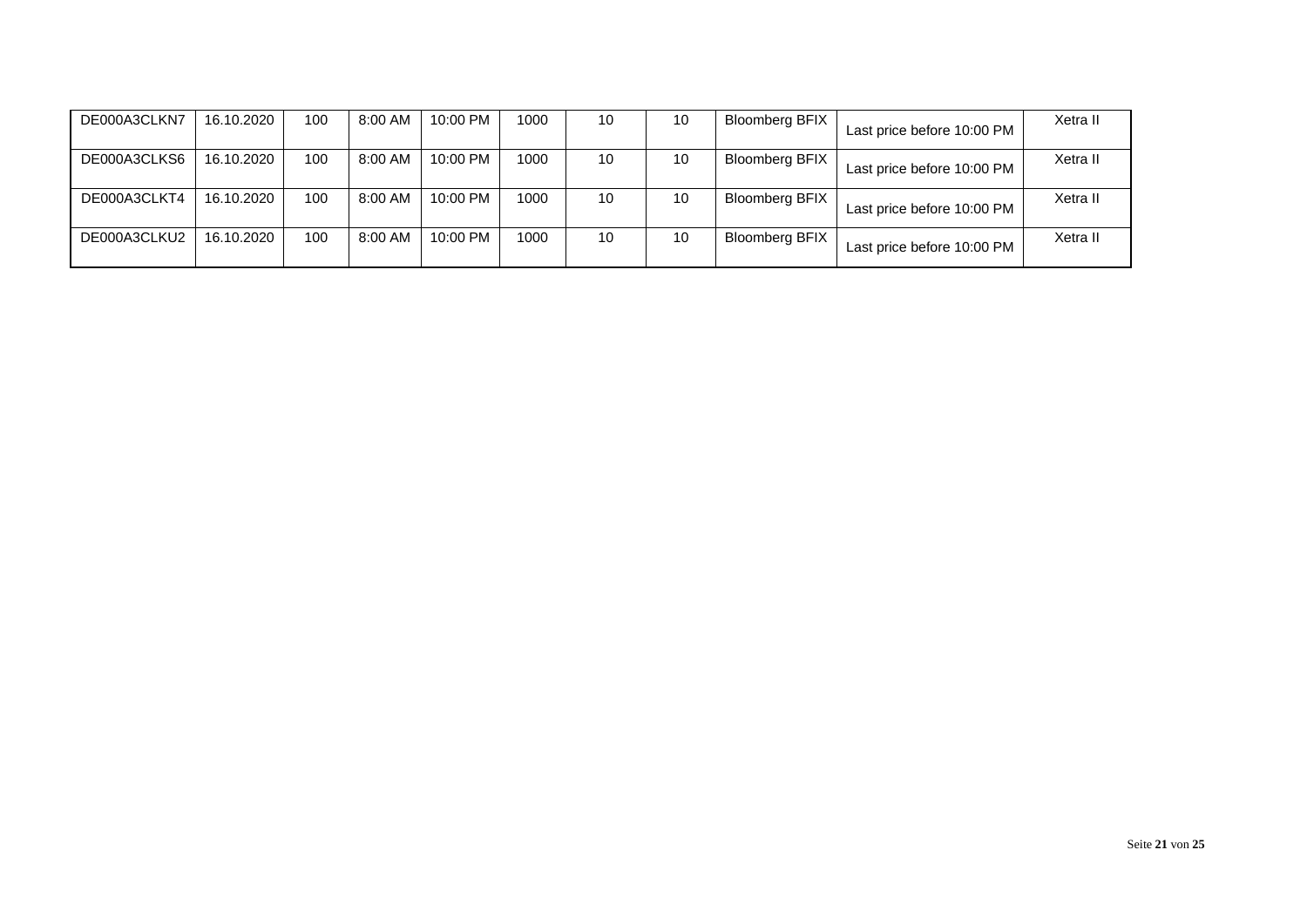## <span id="page-21-0"></span>**IV. Definitions**

| <b>Benchmark Administrator</b>   | ICF BANK AG. Kaiserstrasse 1. 60311 Frankfurt. Germany.                                                                                                                                                                                                                        |
|----------------------------------|--------------------------------------------------------------------------------------------------------------------------------------------------------------------------------------------------------------------------------------------------------------------------------|
| <b>Benchmark Calculation Day</b> | every day from Monday to Friday except holidays on which the Reference Exchange is closed.                                                                                                                                                                                     |
| <b>Benchmark Calculation Fee</b> | a per annum fee. The Benchmark Calculation Fee is charged each calendar day. beginning as of the Benchmark Starting<br>Date. It is calculated on the basis of a 360-day year and the most recently calculated Benchmark Closing Value. See<br>Benchmark table in section F.II. |
| <b>Benchmark Committee</b>       | the respective committee of ICF BANK AG that decides on the calculation. composition and possible changes to a<br>Benchmark or family of benchmarks.                                                                                                                           |
| <b>Benchmark Currency</b>        | the Currency the Benchmark is calculated in. See Benchmark table in section F.II.                                                                                                                                                                                              |
| <b>Benchmark Fixing Value</b>    | calculated for each Benchmark Calculation Day by the Benchmark Administrator in accordance with section D. of this<br>Benchmark documentation on the basis of the reference price of the Underlying on this Benchmark Calculation Day.                                         |
| <b>Benchmark Starting Date</b>   | the first day the Benchmark is being calculated. See Benchmark parameter table in section F.III.                                                                                                                                                                               |
| <b>Benchmark Starting Value</b>  | represents the Benchmark Closing Value on Benchmark Calculation Day T=0 for the purposes of calculating the Bench-<br>mark in accordance with section D. of this document. See Benchmark parameter table in section F.III.                                                     |
| <b>Derivatives Exchange</b>      | the main exchanges where options or futures of the Underlying are traded.                                                                                                                                                                                                      |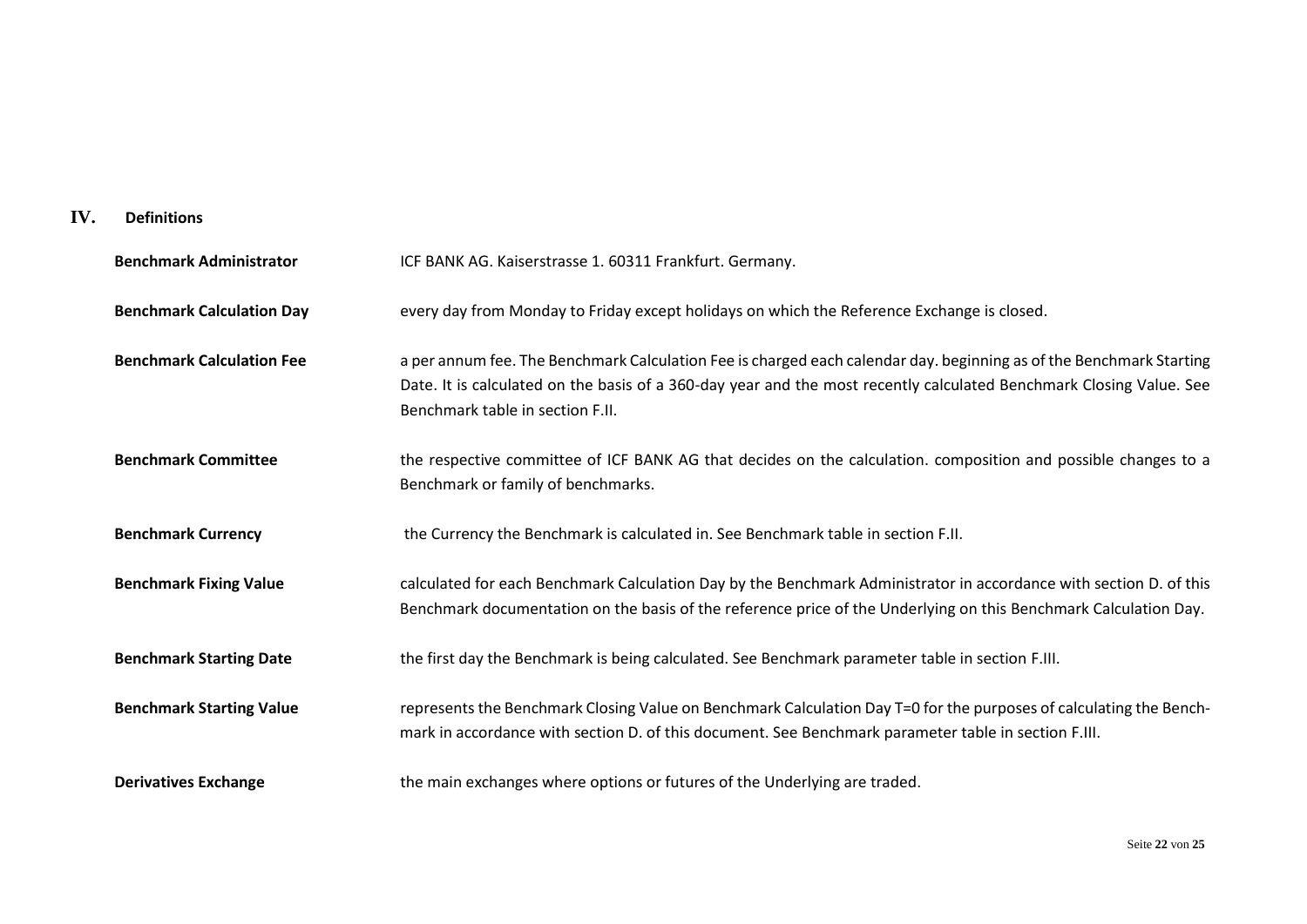| <b>Dividend</b>                 | shall mean the Dividend of the company. exclusive of which the Underlying is traded on the Reference Exchange on<br>the Ex-Dividend day.                                                                                                                                                                                                                                                                                                                                                                                                                                                                                                                                                                                                                                                                                                                                                                                                                                                                                                                                                                                                                                                                                                                                                                                                                                                                                                                                                                                       |
|---------------------------------|--------------------------------------------------------------------------------------------------------------------------------------------------------------------------------------------------------------------------------------------------------------------------------------------------------------------------------------------------------------------------------------------------------------------------------------------------------------------------------------------------------------------------------------------------------------------------------------------------------------------------------------------------------------------------------------------------------------------------------------------------------------------------------------------------------------------------------------------------------------------------------------------------------------------------------------------------------------------------------------------------------------------------------------------------------------------------------------------------------------------------------------------------------------------------------------------------------------------------------------------------------------------------------------------------------------------------------------------------------------------------------------------------------------------------------------------------------------------------------------------------------------------------------|
| <b>Ex-Dividend Date</b>         | the Trading Day on which the Underlying trades "Ex-Dividend" on the Reference Exchange.                                                                                                                                                                                                                                                                                                                                                                                                                                                                                                                                                                                                                                                                                                                                                                                                                                                                                                                                                                                                                                                                                                                                                                                                                                                                                                                                                                                                                                        |
| <b>Extraordinary Adjustment</b> | any of the following events as they relate to the Underlying:<br>capital increase by way of the issue of new shares in return for contributions in cash or in kind with the grant of a<br>а.<br>subscription right. capital increase from retained earnings. issue of securities with option or conversion rights into<br>shares. distribution of special Dividends. share split. subdivision. consolidation or reclassification of the shares<br>probable or definitive discontinuation of stock exchange trading in the shares as a result of a merger by absorption<br>b.<br>or new company formation or takeover of the company by another company<br>spin-off of a division of the company in such a manner that a new independent company is created or the division<br>c.<br>is absorbed by a third company<br>any other event. which the Benchmark Administrator may at its reasonable discretion deem to have a comparable<br>d.<br>or similar impact on the calculation of the Factor Benchmark in the event no adjustments were to be made<br>any modification of the terms and conditions of the securities representing shares by their issuers<br>e.<br>discontinuation of the stock exchange quotation of the securities representing shares or of the shares underlying<br>f.<br>them<br>insolvency of the issuer of the securities representing shares<br>g.<br>end of the term of the securities representing shares as a result of termination by the issuer of the securities<br>h.<br>representing shares |
|                                 | For ADRs and GDRs or any other securities representing shares and other Dividend-bearing securities (e.g. profit par-<br>ticipation rights. participation certificates) as the Underlying the provisions specified under (a) to (c) shall apply mu-<br>tatis mutandis with respect to the Underlying and the issuing company.                                                                                                                                                                                                                                                                                                                                                                                                                                                                                                                                                                                                                                                                                                                                                                                                                                                                                                                                                                                                                                                                                                                                                                                                  |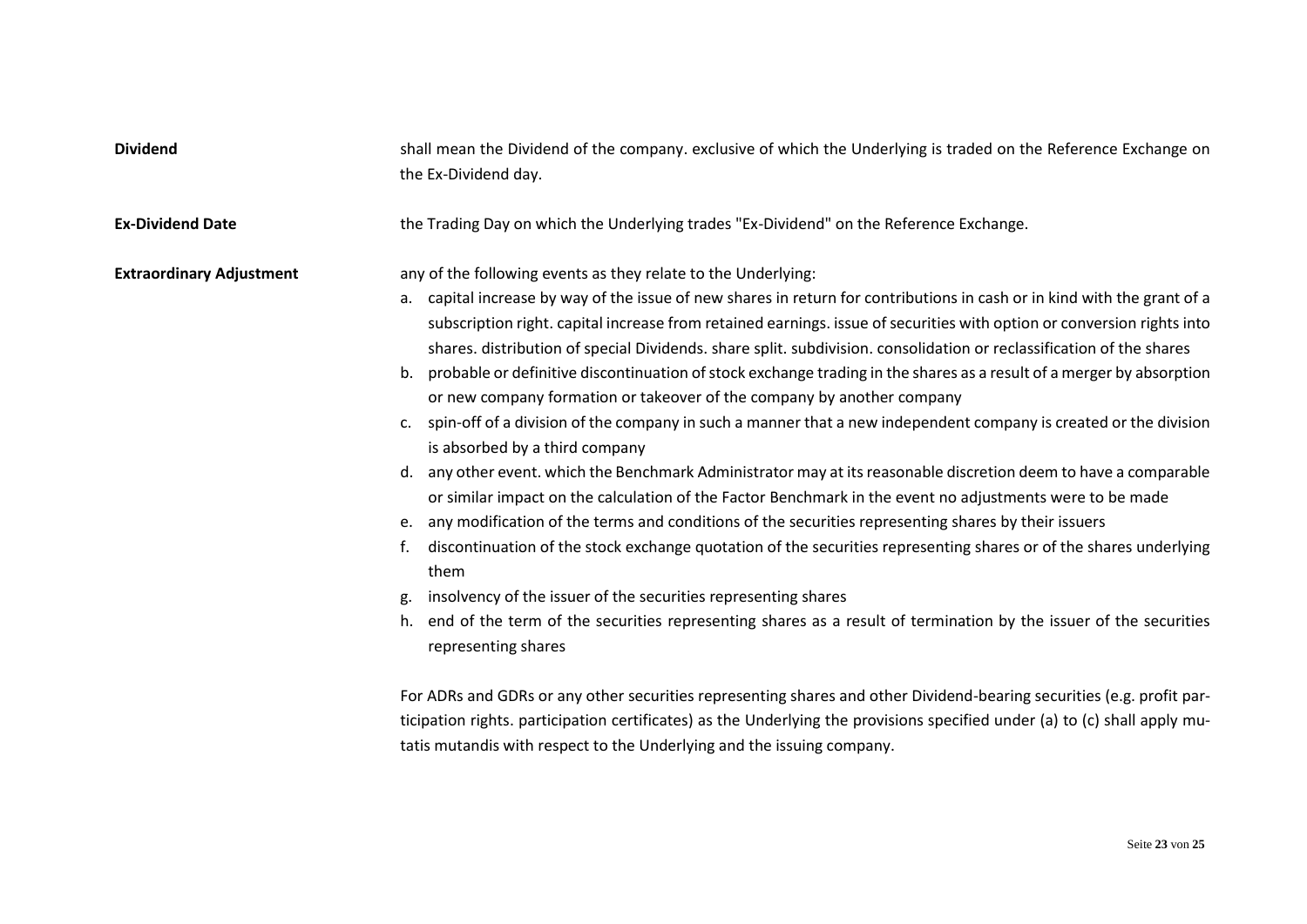| <b>Fixing Price</b>            | of the Underlying for a Benchmark Calculation Day is - subject to an Extraordinary Adjustment to the calculation of<br>the Benchmark in accordance with section E. of this document - the official closing price of the Underlying. as deter-<br>mined and published for that day by the Reference Exchange. If a Benchmark Calculation Day falls on a day which is<br>not a Trading Day. the Fixing Price of the immediately preceding Benchmark Calculation Day shall continue to apply.<br>If no Fixing Price for the Underlying is determined or published on a Trading Day. the Benchmark Administrator shall<br>determine the Fixing Price of the Underlying for that day on the basis of the most recent prices set for the Underlying<br>at its due discretion.                                                                                   |  |  |  |  |  |  |
|--------------------------------|-----------------------------------------------------------------------------------------------------------------------------------------------------------------------------------------------------------------------------------------------------------------------------------------------------------------------------------------------------------------------------------------------------------------------------------------------------------------------------------------------------------------------------------------------------------------------------------------------------------------------------------------------------------------------------------------------------------------------------------------------------------------------------------------------------------------------------------------------------------|--|--|--|--|--|--|
| <b>Information Page</b>        | https://icf-markets.de/                                                                                                                                                                                                                                                                                                                                                                                                                                                                                                                                                                                                                                                                                                                                                                                                                                   |  |  |  |  |  |  |
| <b>Interest Rate</b>           | the financing rate (see section F.II). e.g. EONIA (Euro Over Night Index Average - which is a weighted average interest<br>rate for overnight interbank money calculated act/360 by the European Central Bank since 4 January 1999). on the<br>basis of effective turnover. If the Interest Rate is not set or published on a Benchmark Calculation Day. the Interest<br>Rate applied on the immediately preceding Benchmark Calculation Day is used to calculate the Benchmark in accord-<br>ance with section G. of this document. If the Interest Rate has neither been set nor published for ten consecutive<br>Benchmark Calculation Days. the Benchmark Administrator has the right and obligation to stipulate in its reasonable<br>discretion an alternative relevant Interest Rate which has functions comparable to the previous Interest Rate. |  |  |  |  |  |  |
| Leverage                       | describes the impact that a change in the price of the Underlying has on the relevant factor Benchmark.                                                                                                                                                                                                                                                                                                                                                                                                                                                                                                                                                                                                                                                                                                                                                   |  |  |  |  |  |  |
| <b>Market Disruption Event</b> | each of the following events:                                                                                                                                                                                                                                                                                                                                                                                                                                                                                                                                                                                                                                                                                                                                                                                                                             |  |  |  |  |  |  |
|                                | the failure of the Reference Exchange to open for trading during its regular trading sessions;<br>a)<br>b)<br>the suspension or restriction of trading in the Underlying on the Reference Exchange; and<br>in general the suspension or restriction of trading in a Derivative of the Underlying on the Derivatives<br>c)<br>Exchange.                                                                                                                                                                                                                                                                                                                                                                                                                                                                                                                    |  |  |  |  |  |  |
| <b>Reference Exchange</b>      | the exchange on which the Underlying is traded.                                                                                                                                                                                                                                                                                                                                                                                                                                                                                                                                                                                                                                                                                                                                                                                                           |  |  |  |  |  |  |